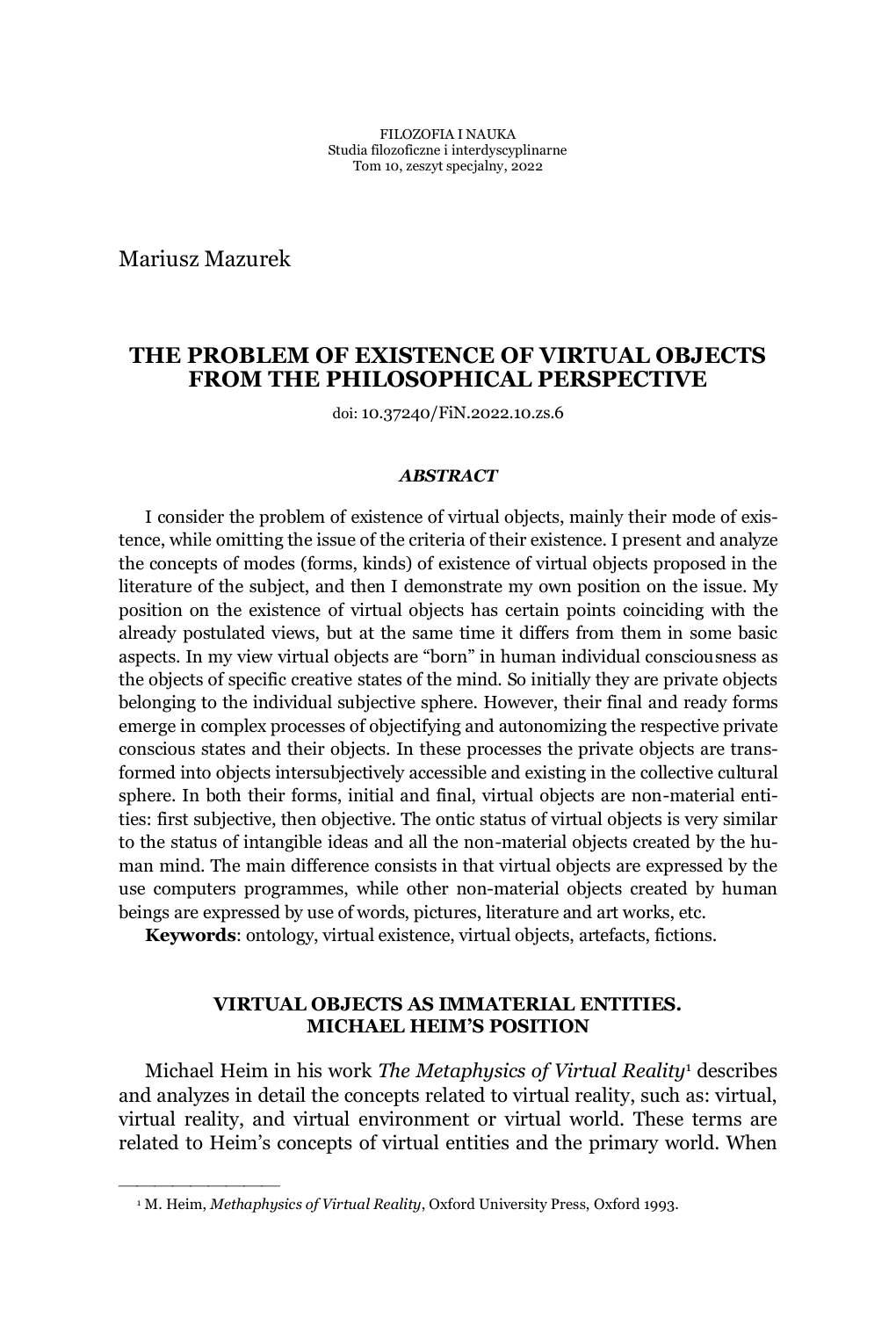presenting Heim's concept, it is worth recalling the etymology of the very notion of virtuality, which comes from the Latin "*virtus*"—meaning virtue, strength, valor. "Virtual" means not existing in the empirical reality, but can exist-being potential and possible. The concept of virtuality in its general meaning is related to the auxiliary terms, such as: apparentness, imaginability, invisibility. The meaning of adjective "*virtualis*" would correspond to the meaning of today's adjective "potential," i.e. carrying the possibility of realizing some action (both adjectives contain Latin stems meaning power and strength—*virtus* and *potentia*).<sup>2</sup>

The essence of the virtual object is that it does not exist in a material way, but still functions in the reality accessible to the human senses. The virtual character of an entity or object means that its image or effects can be perceived by our senses, but not the entity or object as such. With the emergence and spread of computers the term "virtuality" began to be commonly used in the context of information technology rather than philosophy. This notion is particularly related to the development of the so-called virtual memory. In the case of computers, e.g., virtual memory can be part of the RAM. The expansion of memory does not require an additional space on the hard disk when using it. A virtual disk can be used in the same way as a hard disk, but it does not have its physical limitations. As computers have continued to evolve, especially the spread of the Internet, the term "virtuality" has expanded its meaning. Analogous to the concept of virtual disk, any entity or object is referred to as virtual when it functions in a manner devoid of the dimension of materiality.

The ontological consequences of this state of affairs directed the author of *The Metaphysics of Virtual Reality's* attention from computer science to philosophy, from which the term "virtuality" is derived.<sup>3</sup> A special role in Heim's analysis falls to issues central to the dispute over universals that took place in the Middle Ages. As Heim writes, the debate about virtual existence runs throughout the history of philosophy, but it gained particular significance in the writings of John Duns Scotus, whose views were a response to the system of Thomas of Aquinas, who referred to St. Augustine.

According to Heim, Duns Scotus created the discussed notion of virtuality (Latin: *virtualiter*), which is particularly important for understanding the theory of reality created by the medieval philosopher. It refers, in the writings of Duns Scotus, to the way in which form is connected with the physical attributes of things.4 Thomas of Aquinas argued that the existence of extra-

<sup>&</sup>lt;sup>2</sup> A. Pawłowski, Wirtualizacja – historia i próba rekonstrukcji pojęcia [Virtualization–History and an Attempt to Reconstruct the Concept], in: L. W. Zacher (ed.), Wirtualizacja problemy, wyzwania, skutki [Virtualization Problems, Challenges, Implications], Poltext, Warszawa 2013, p. 12.

<sup>3</sup> M. Heim, *Methaphysics of Virtual Reality*, op. cit., p. 132.

<sup>4</sup> Ibidem, p. 132. According to Heim, it was not until the Renaissance that the exclusive status of reality was first attributed to things perceivable by the senses. However, modern science rejects such conditioning of the definition of what is real, proving that the component and basis of reality are things and phenomena intangible to the senses, such as elementary particles or energy.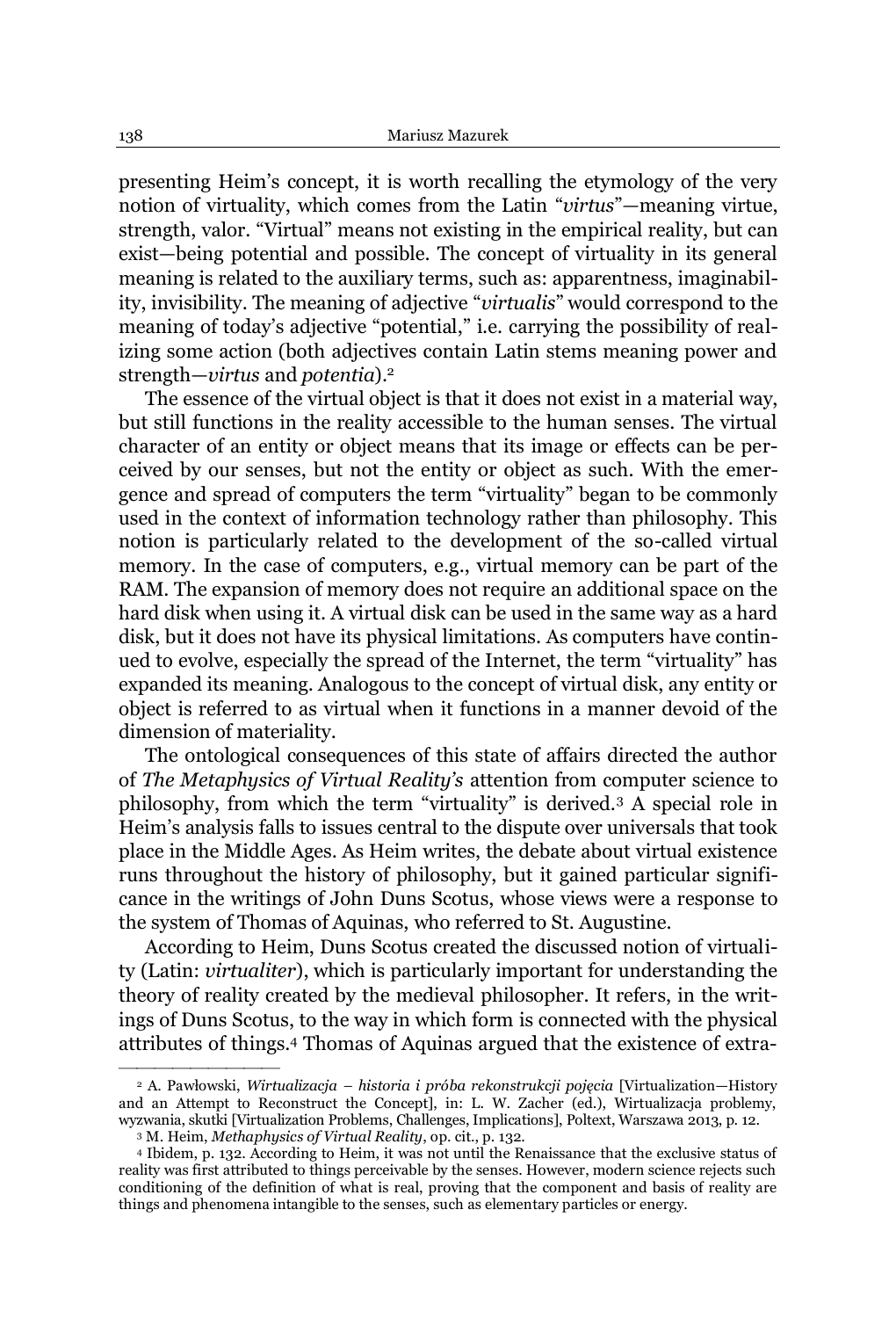sensory entities (e.g. God) could be inferred from the facts of sense experience. On the other hand, Duns Scotus, who believed that philosophy should first of all deal with the generalized notion of being, was of the opinion that the knowledge of extrasensory being can be reached only without the testimony of senses and reason, through direct cognition of the essence of this being, which is infinite and brings into existence a universe of finite beings. Being, in Scotus' view, can refer both to God and to the universe of created beings.<sup>5</sup> Thus, in Duns Scotus' view, neither the testimony of the senses nor rational cognition can determine whether any object is called being or whether its existence is rejected. Duns Scotus never separated the notion of essence from existence, as Thomas did, and the notion of being in Scotus' view had a wide meaning—it included "everything that is not a thing," i.e. according to Heim's commentary, everything that exists in any way, also in a disembodied form, i.e. virtually.

According to Heim, the distinctive feature of the contemporary understanding of the term "virtuality" is specifically interdisciplinary. The concept was originated and functioned within philosophy, then entered computer science, and now it returns to philosophy. For this reason it has at least two basic meanings, which—however, in the language of different disciplines seem to define the same phenomenon. Referring to Plato's thought, and especially inspired by Duns Scotus' definition of being, Heim combines philosophical and IT traditions of understanding the concept of virtuality and postulates calling objects existing in virtual worlds as virtual entities. Generally understood entities in his view are "all objects that can be registered as ontologically present or influencing the world.<sup>76</sup> Starting from this definition, Heim further narrows it down for the purposes of philosophical reflection on virtual reality. The entities that can be observed in this specific environment, which, as Heim emphasizes, <sup>7</sup> need not reflect any entities that exist in the material world, are all virtual objects (avatars, pictorial virtual representations, the so-called agent, i.e. an autonomous *software*-like object that is active in virtual worlds and can spontaneously change, evolve, or "learn").

On the other hand, virtual reality according to Heim, "is  $\lceil ... \rceil$  a specific experience that gives the participant the impression of being in a different place than the one in which his body is currently located.<sup>"8</sup> Heim associates the issue of virtual reality with computer technology, treating virtual reality as an area where processes similar to those occurring in empirical reality can take place through the use of three-dimensional digital graphics and electronic devices.9

²²²²²²²²² <sup>5</sup> Ibidem, p. 117.

<sup>6</sup> Ibidem, p. 151.

<sup>7</sup> Ibidem, p. 147.

<sup>8</sup> M. Heim, *Metaphysics of Virtual Reality*, op. cit., p. 147.

<sup>9</sup> M. Heim, *Virtual Realism*, Oxford University Press, Oxford 2000, p. 6.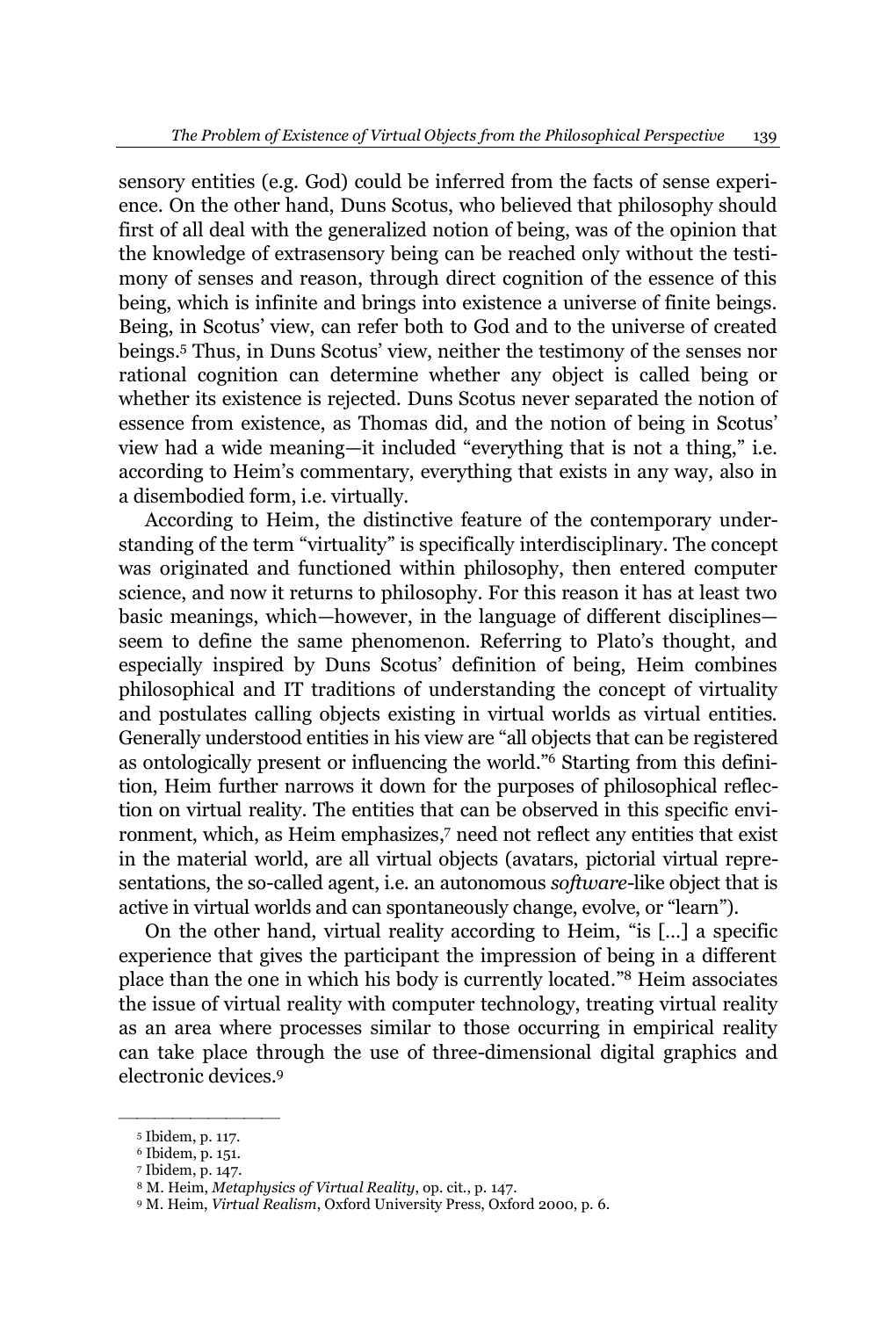Heim indicates the following characteristics of virtual reality: (1) artificiality-conceived in terms of human presence in cyberspace, e.g., when the user's body and reactions are correlated with computer-generated images to give the impression of presence in the virtual world; (2) interactivity, i.e., the ability to engage into the virtual environment, e.g., by moving the cursor on a computer screen; (3) immersion—namely, using the computer to stimulate sensory experience, e.g., putting a helmet on the head with a screen on which a three-dimensional image appears. At the same time, the way in which the sense of presence and immersion simultaneously interpenetrate remains an open question of research on virtual reality; (4) communication in the network—consisting, among others, in the fact that different users can "enter" at the same time;  $(5)$  telepresence (telepresence; from Greek "tele"—"at a distance")—i.e., "presence at a distance"—an operation as a result of which the user feels present in a simulated area of virtuality, although he remains physically present in the material world, while the devices remotely transmit his actions.10

A certain shortcoming is that Heim's rather detailed characterization of virtual reality and the objects within it evades—as it seems—a definitive statement what modus of existence they have. It is not even known whether virtual objects are material (although strong suggestions indicate that they are not), and if the supposition of immateriality is correct, then the question arises as to where they are located, where they are present, and how they affect a material user (human). These and other problems that arise here cannot be solved by using the philosophical *instrumentarium* that Heim introduces. On the one hand, Heim invokes Plato's complex and rich metaphysics, but on the other hand, he does not effectively "adapt" it to the concept of virtual objects. The point is that the reference to Plato suggest that virtual objects are something like Platonic ideas. But it is only a suggestion, which is immediately objectionable: a cardinal difference is, among others, that virtual objects are created by man or by computer, while Platonic ideas are eternal, subjective, not founded anywhere.

### **DO VIRTUAL OBJECTS EXIST IN REALITY?**

As regarding its *mode* of existence, virtual reality is treated in opposition to material reality (the natural world), thus the problem of virtual reality's existence is related to one of the oldest ontological problems, i.e. the issue of distinguishing what is real and what is not real. Speaking of real existence, it is meant—as it seems—that what exists in external reality in relation to the mind of the subject creating or operating virtual objects, and thus—as a philosopher from the transcendental current would say—in reality transcendent to the subject.

<sup>&</sup>lt;sup>10</sup> M. Heim, *Metaphysics of Virtual Reality*, op. cit., pp. 109-110.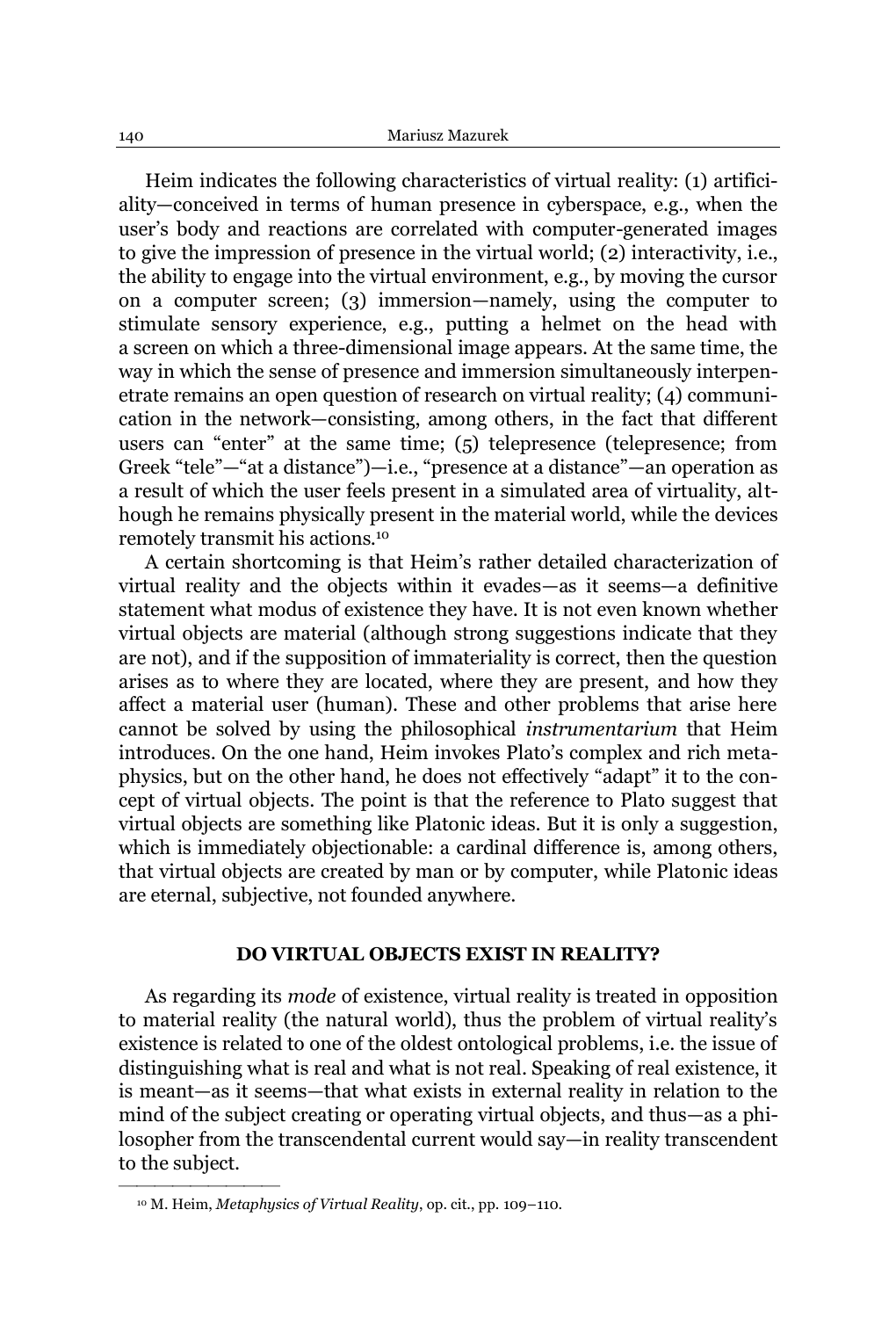According to the definition contained in the Polish Scientific Publishers (PWN) Encyclopedia, virtual reality is understood as:

"... computer programs synthesizing sensations received by human senses (most often sound and image, but also touch), e.g. in flight simulators or computer games. In virtual reality systems, communication with the computer takes the form of visual (creating realistic, stereoscopic images of the simulated environment using computer graphics), audio, and tactile (using physical force to move in and control the simulated environment and to move simulated objects)."<sup>11</sup>

Here the question arises: Does the virtual reality understood in this way have to be created by computer? Is it reasonable to limit virtual objects only to computer creations? Is it advisable to follow a specific set of hardware and software, chosen arbitrarily, in order to define what virtual reality is? It seems that such definitions may become outdated with the development of computer technology and the emergence of new devices. Moreover, they omit the user, who not only handles the computer (operates it uncreatively), but above all creates virtual reality.

There is quite a large consensus of opinions that virtual reality is not a completely new phenomenon. New are only the means (keyboard, screen) by which we obtain, record and transmit information to others in this reality. Jeri Fink, author of *Cyberseduction: Reality in the Age of Psychotechnology*, rightly notes that: "... virtual reality is not a revolution but an evolution, a space occupied by humans since the first awareness of the qualitative difference between mind and body."<sup>12</sup> Theatrical performance, art, literature, and cinema are also ways of generating virtual reality (different from the "ordinary" reality experienced every day), but constructed with the use of other, traditional props. Fictional characters from books, movies, myths, and cultural symbols are also immaterial objects of reality, but constructed with the use of other, namely traditional tools (pen, pencil, paper), making more use of social and cultural contexts. The computer, sheet of paper, typewriter are only instruments, technical ways of expressing the thoughts of the entity that creates these objects, the same tool as the pen. The basis of all this is the human mind that invents and creates them.

If it is assumed that virtuality has little to do with the physical dimension of reality, it is perhaps much easier to relate it to its ideal or conceptual dimension. Fink expresses such suggestions when he writes:

"... the virtual is generally defined as something that exists in the mind without reference to any physical fact, form, or feature. Virtual images are the

<sup>11</sup> https://encyklopedia.pwn.pl/haslo/wirtualna-rzeczywistosc;3996681.html (accessed: 05.12. 2021).

<sup>12</sup> J. Fink, *Cyberseduction: Reality in the Age of Psychotechnology*, Prometheus Books, New York 1999, p. 16.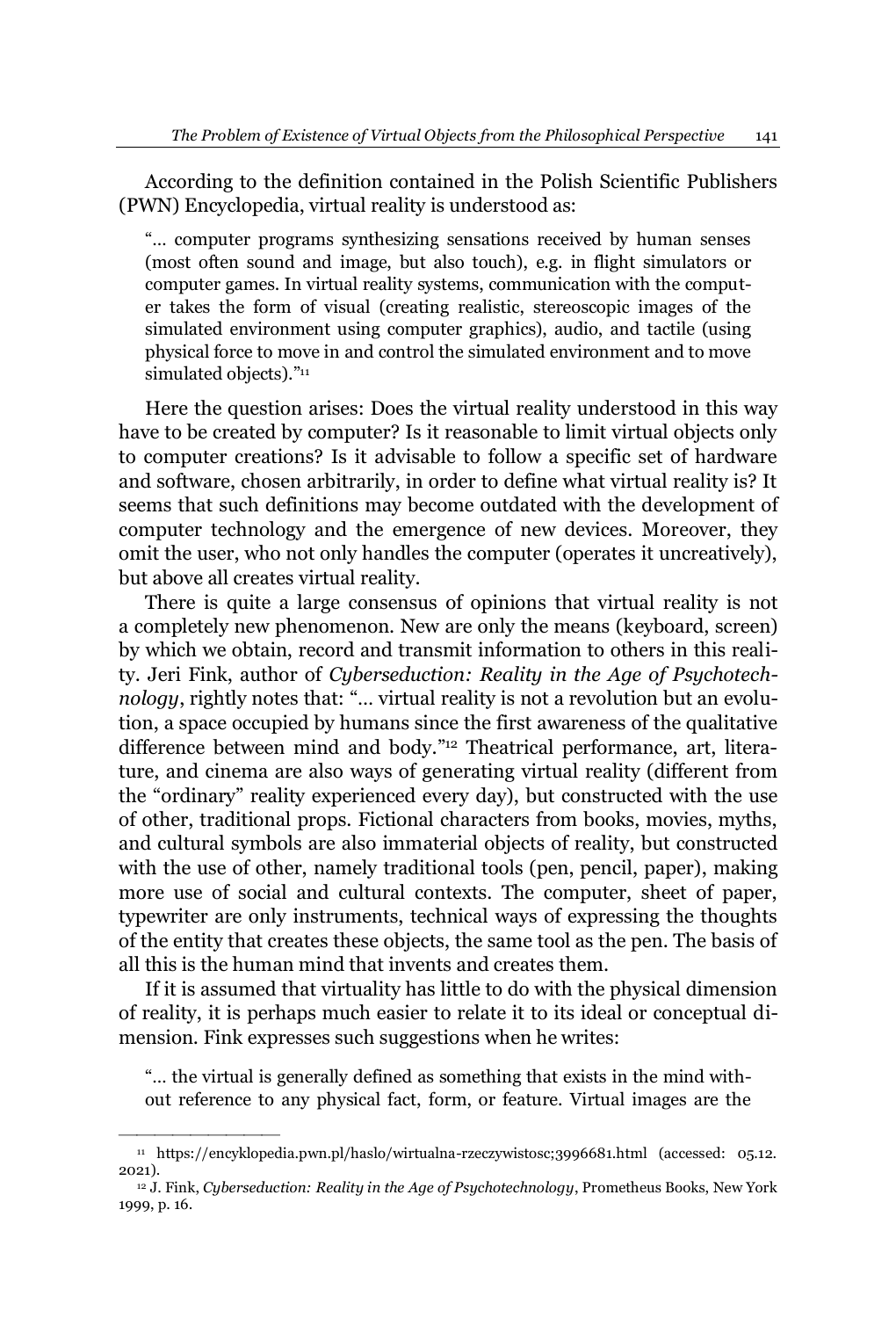product of human creativity, insight and imagination. They emerge from conscious or unconscious processes, the activity of which constructs mental images."13

Fink also emphasizes that:

"... a proper definition of virtual reality must go beyond simulations. It resembles looking at two mirrors reflecting each other—it is possible to see an endless series of similar images disappearing into infinite space. Logic suggests that this is a flat, hard piece of glass. It actually does not look flat. It does not feel like something flat. But if we touch it, we find a cold, hard surface with no depth, color or philosophy. What is more real? Glass or this image?´<sup>14</sup>

It may be assumed, following Fink, that virtuality is much more related to the ideal than to the material (physical). As long as we are dealing with a private, individual "mental image" of something that does not exist in any other way (already or yet), the "virtual" can mean the same thing as the "ideal," in the subjective sense. On the other hand, where we are dealing with already objectified creations of imagination, intersubjectively accessible and reproduced, for example via the Internet in any number of copies, which—what is important—can be contacted in an interactive way, virtual objects—as can be suspected—acquire additional properties or change their status. They become intersubjectively accessible, non-private objects, which is not the case with subjective mental images in the mind of their creator, i.e. in the immanent sphere.

#### **VIRTUAL OBJECTS AS MIRROR REFLECTIONS**

The subject literature includes the view that virtual objects are in many ways similar to mirror reflections.<sup>15</sup> In such case, the criterion for distinguishing the virtual from the real should be found in considerations of distinguishing real objects from their mirror images. The issue of distinguishing real objects from their mirror images has been considered by philosophers for a very long time, definitely longer than the concept of virtual reality exists. Already Plotinus in the *Enneads*<sup>16</sup> analyzed the problem of mirror reflections and claimed that in most cases it is quite easy to distinguish a reflection from a real object. However, he agreed that under certain condi-

<sup>13</sup> Ibidem, p. 22.

<sup>14</sup> Ibidem.

<sup>15</sup> D. Stanovsky, *Virtual Reality*, in: L. Floridi (ed.), The Blackwell Guide to the Philosophy of Computing and Information, Black-well Publishing, Oxford-New York 2004, pp. 167-177.

<sup>&</sup>lt;sup>16</sup> Plotyn, *Enneady* [Enneads], vols. I–II, A. Krokiewicz (trans.), PWN, Warszawa 1959, pp. 204– 269.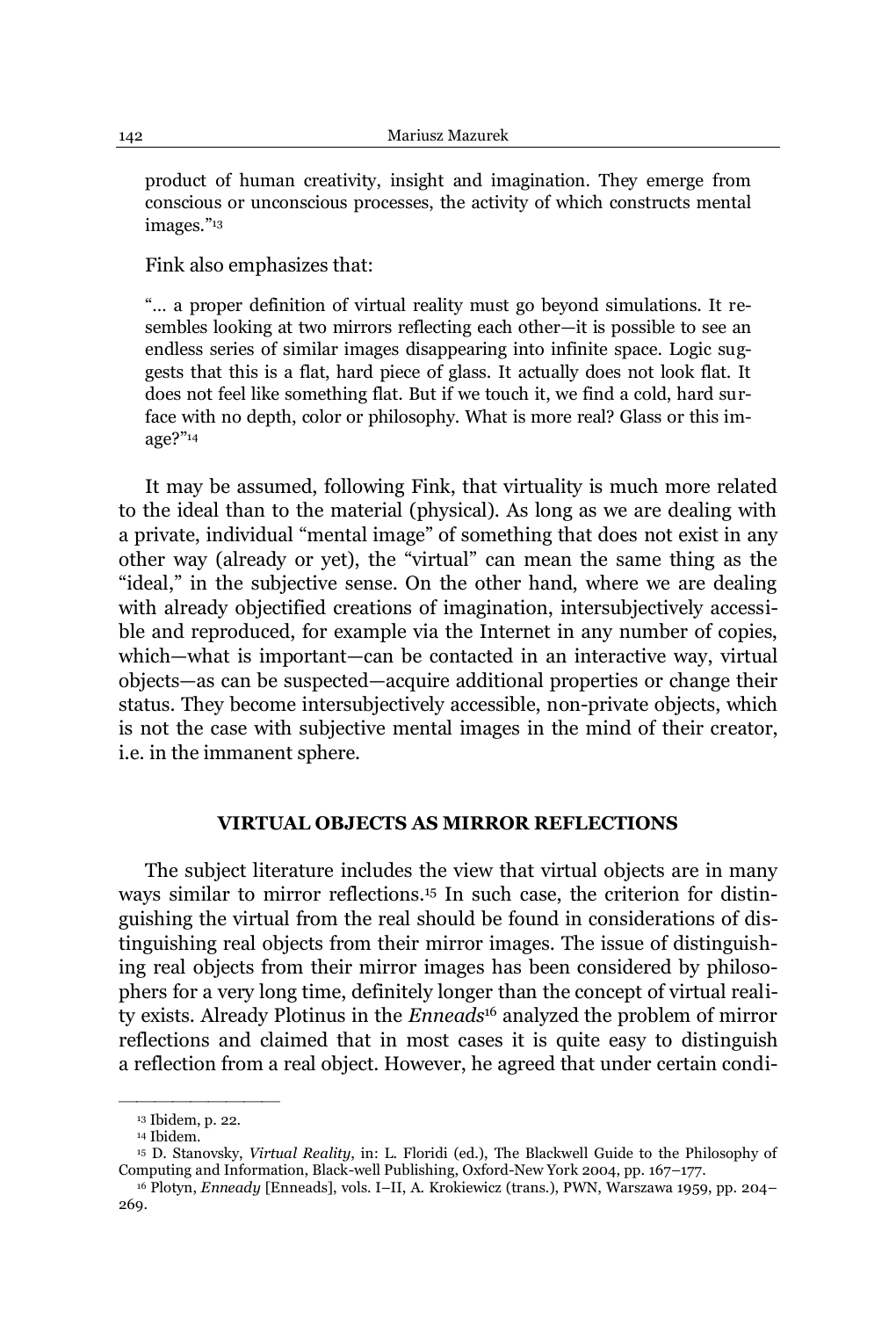tions (if the reflection in the mirror is permanent and the mirror alone cannot be seen) these reflections can deceive us.

It is easy to distinguish an object from its image in the mirror. This is because such a reflection is transient, fleeting, temporary, impermanent in time, and sometimes even inconsistent with other perceptual impressions. Moreover, in most cases the mirror does not go unnoticed; its structure, which reflects light, and its frame are visible. Moreover, the objects in the mirror are always depicted on a plane, and thus touching them makes it possible to distinguish the object from its reflection. It seems that virtual reality is more complex than mirror images and in some aspects different. The objects in it are not usually confined to a two-dimensional graphic, as is the case with the image reflected in the mirror, nor are they impermanent  $$ they can last as long as real objects or events. Moreover, the mirror reflects only objects that exist in the present, while virtual reality objects may not have their real counterparts, they may exist only in virtual reality. Fictional characters in computer games do not copy any real objects, but are only creations of the human mind realized with computer techniques. Therefore, the concept, semi-metaphorical, of mirroring is not a satisfactory solution to the issue regarding the existence of virtual objects.

## **VIRTUAL OBJECTS AS SIMULATIONS**

The word "simulation" is derived from the Latin *simulatio*, which means "pretense," "a false representation of reality in order to mislead someone."<sup>17</sup> Colloquially, simulation is understood as imitating, mimicking, or replicating some original. In a particular case, simulation can be manipulative, when the imitated behaviors or roles are intended to falsify the image of reality. In a colloquial sense, simulation is merely an effort to fully conform to the original.

Virtual objects are often treated as computer simulations of real objects. <sup>18</sup> Simulation is then defined as an approximate reproduction of a phenomenon or behavior of a given object by means of its model. In this sense, a special (modern) kind of model is a model written in the form of a computer program, but it sometimes happens to use a physical (not virtual) model at scale.

It is reasonable to claim that computer program is a scheme of thinking, possibly of inference, of processing information realized with the use of

<sup>&</sup>lt;sup>17</sup> Z. Rysiewicz, *Słownik wyrazów obcych* [Dictionary of Foreign Worlds], Warszawa 1955, column 694.

<sup>&</sup>lt;sup>18</sup> A. Latawiec, *Rola symulacji w kreowaniu świata wirtualnego* [The Role of Simulation in Creating the Virtual World], in: A. Kiepas, M. Sułkowska, M. Wołek (eds.), Człowiek a światy wirtualne, wirtualne [The Human Being and Virtual Worlds], Wydawnictwo Uniwersytetu Śląskiego, Katowice 2009, pp. 50-58.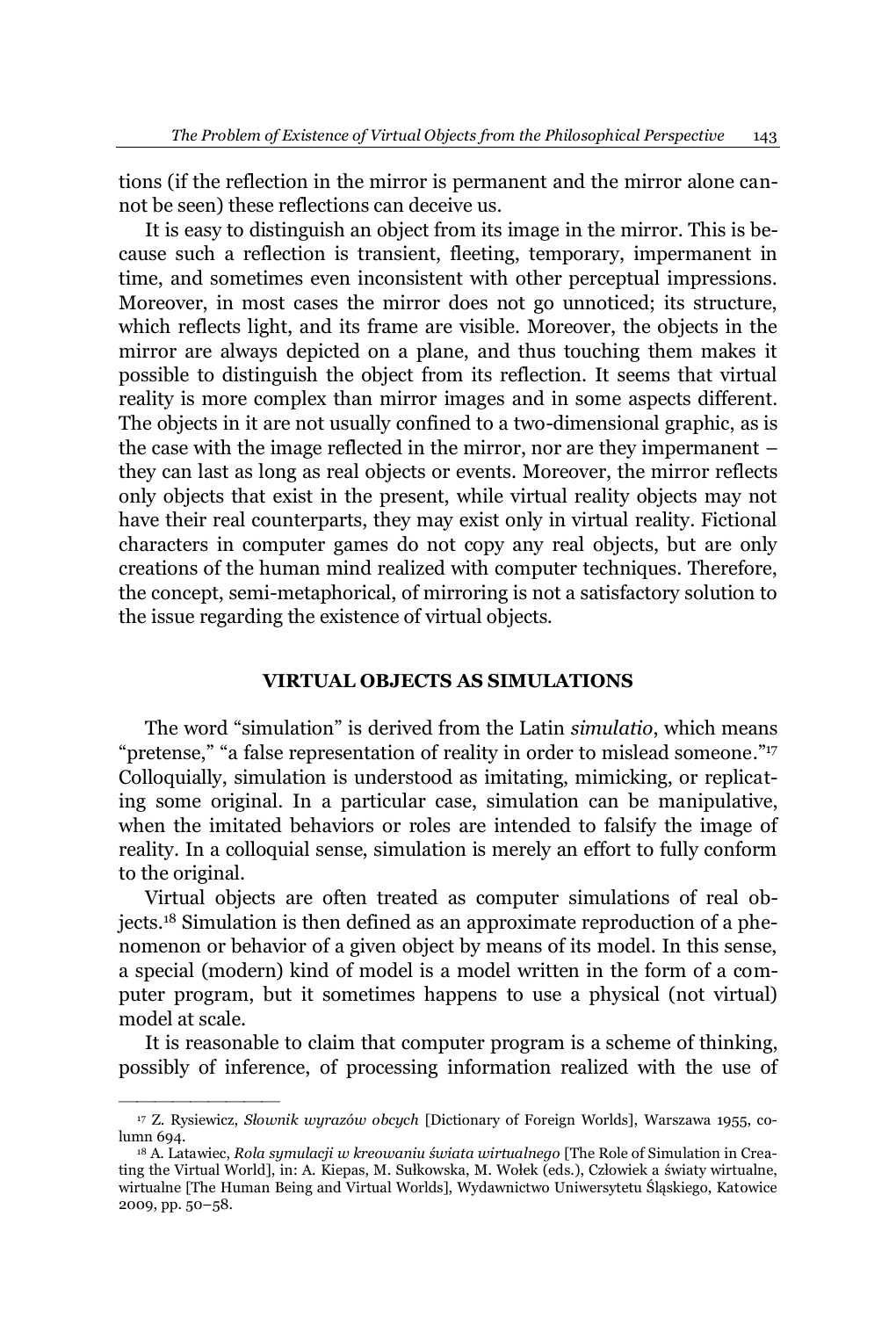a computer. It could also be argued that it is not human thinking, but computer thinking—artificial intelligence. For example, a virtual object is a bridge design formed in a given program, but not, as it seems, that such an object is a representation of a program. A computer program is a tool (scheme for producing) virtual objects. This object is not a simulation of any existing object, but a design of such an object. In other words: it is a simulation of a potentially existing object.

Apart from the colloquial understanding of simulation in science, the term has many other meanings. Anna Latawiec divides it into two groups.19 In addition to the already mentioned reproduction of the original material object, usually derived from empirical reality, simulation is referred to as a method of investigating reality by a specific algorithm. It consists in verifying or discovering features of reality using its immaterial model in virtual reality. In order to verify a certain phenomenon or process, usually not directly verifiable (e.g. the danger of spreading a virus), their immaterial model is created, which is subjected to verification in a computer environment (after writing an appropriate program, running it, verifying and interpreting its results). It is a kind of experiment in which the features of reality, but not of the virtual world, are discovered—this kind of simulation occurs in the imagination, e.g. at the creation of a research project.

In relation to simulation in the first sense (representation of reality), a man cannot act as a creator of virtual reality, but only as a reproducer. However, in relation to simulation in the second sense (creating a model and experimenting on it), the man is a creator of the virtual world—such a situation occurs in the case of film scripts, works of art in the project phase, musical works, computer games, thoughts, imaginations realized by means of visualization. The virtual world understood in such a way is a work of man, but the source of its creation is not only technology and knowledge about the known reality, but also the creator's own experience, the world of dreams, imagination and fantasies. Due to the fact that our knowledge about reality changes over time, the virtual reality evolves as well. From this we can conclude that the primary source of virtual reality is empirical reality (or the world of abstract objects, concepts, ideas) and the secondary source is the world of thought.20

Simulation is also defined—more specifically, more narrowly—as "the reproduction of properties of real objects in a digital environment,"<sup>21</sup> where "a perfect simulation is one that makes it impossible to know that we are

²²²²²²²²² <sup>19</sup> Ibidem, p. 54.

<sup>20</sup> Ibidem, p. 56.

<sup>&</sup>lt;sup>21</sup> J. Gurczyński, Czym jest wirtualność. Matrix jako model rzeczywistości wirtualnej [What is Virtuality. Matrix as a Model of Virtual Reality], Wydawnictwo Uniwersytetu Marii Curie-Skłodowskiej, Lublin 2013, p. 125; See: D. Chalmers, *The Virtual and the Real*, Disputatio, 9 (46), 2017, pp. 309-352.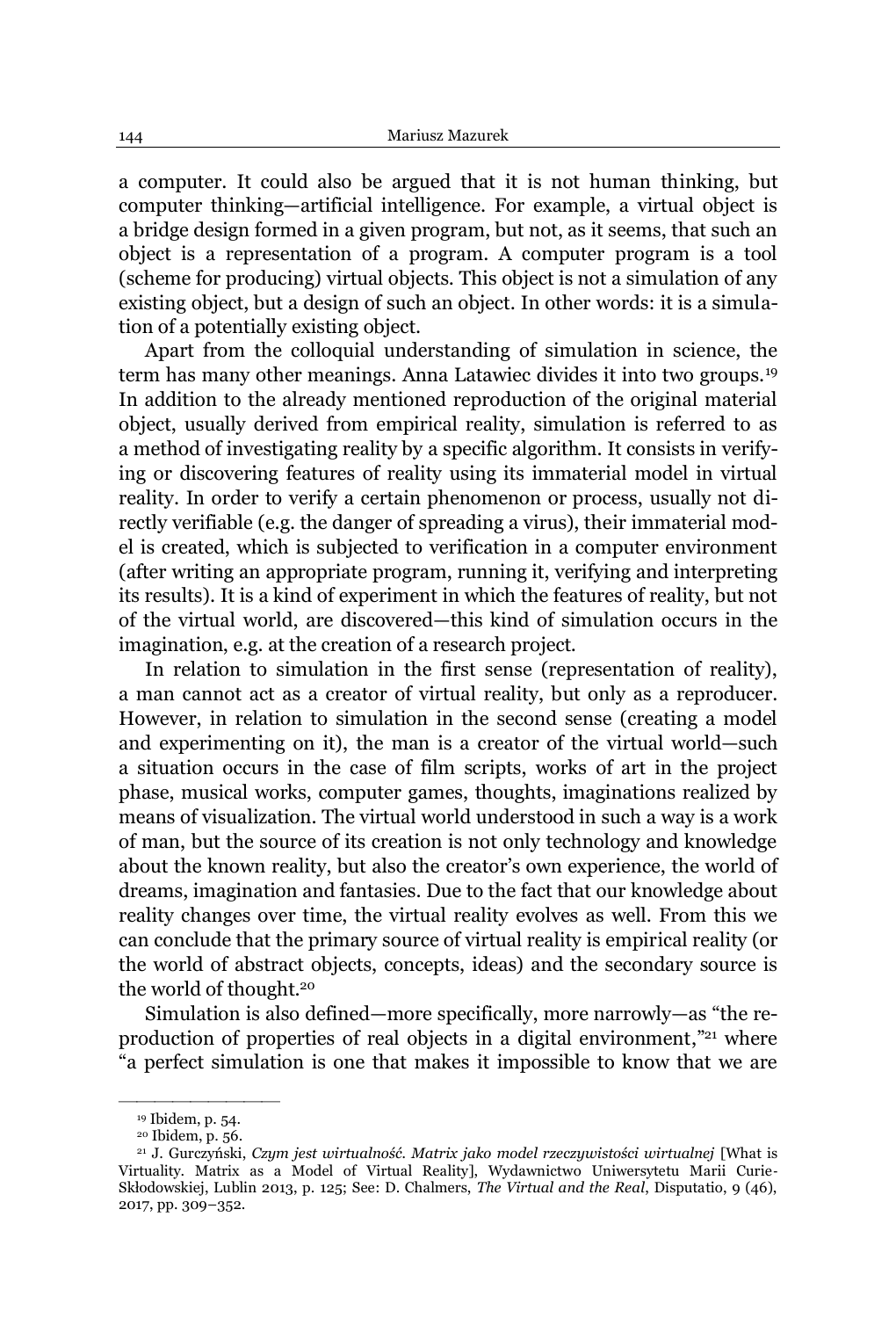dealing with a simulation.<sup>"22</sup> The concept of simulation is most often associated with systems called simulators (flight simulators, driving simulators), in which a faithful representation of reality is even essential.

If simulation is understood as imitating, mimicking or replicating some original, then it becomes problematic to define the case when there is no such original, i.e. when virtual objects or events do not have their real counterparts. As Richard Crandall and Marvin Levich<sup>23</sup> note, in virtual experiences we are dealing with real simulations and sometimes with fictional ones. A flight simulator—as its name implies—simulates actual flight. In contrast, experiences with fictional characters in virtual reality have little to do with experiencing reality (realness). It is also pointed out that what is attempted to be simulated in virtual reality are not only the objects as such, but also the occurrence between the perceived object and the cognitive entity of certain conditions under which the entity will experience it in a manner similar to that in which it experiences in reality.

Assuming that virtual objects are simulations of real objects, new questions arise that need to be answered. How and where do virtual objects arise? What is their ontic status? Are they as real as the objects of the world around us? From a materialist point of view, virtual reality is just a product of circuits and wires. However, it can be understood more broadly, not limited to the realm of technology: "... the virtual world consists not only of computer productions  $[\dots]$  but also of the world of art, movies, music, computer games, research projects, thoughts, and imaginations realized through visualization.24

It is worth noting that this understanding of the simulation concept is not a new phenomenon. Simulations of certain phenomena are simply wellknown representations from empirical sciences. The way they are created by means of a computer-is not particularly important.

Moreover, simulations understood as representations of phenomena that do not exist yet but will exist in the future (either as human creations or as predictions of future events), also in this computer simulation, are not a new phenomenon at all. Earlier, when there were no computers, weather forecasters used a piece of paper and a pencil, but the principle was the same: they took the current weather condition, wind directions, pressure levels and applying the laws of physics (more precisely geophysics, including meteorology) when calculating, they deductively gave the weather condition for the near future. Therefore, the computer plays here the role of only a faster and more efficient calculating and thus forecasting instrument.

²²²²²²²²² <sup>22</sup> Ibidem, p. 126.

<sup>23</sup> R. Crandall, M. Levich, *Virtual Reality, And All That*, in: A Network Orange. Logic and Responsibility in the Computer Age, R. Crandall, M Levich (eds.), Springer, New York, 1998, pp. 85– 107.<br><sup>24</sup> A. Latawiec, *Rola symulacji w kreowaniu świata wirtualnego* [The Role of Simulation in Cre-

ating the Virtual World], op. cit., p. 53.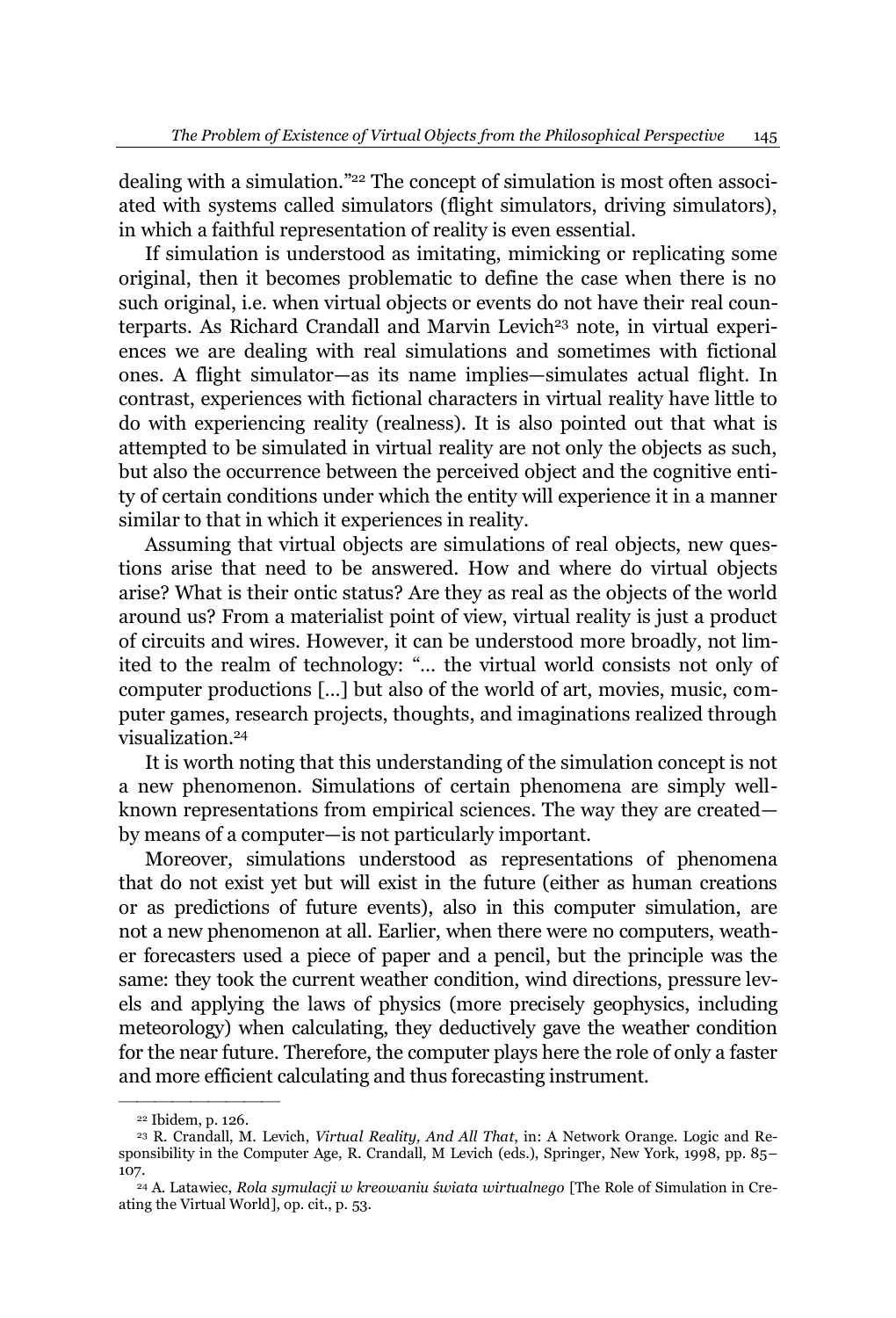Finally, it is worth noting that in recent years quite popular is the concept of augmented reality<sup>25</sup>, referring to computer mediated experience in which the signals coming from the real physical world are supplemented by virtual signals in real time, performing simulation functions. Appropriate synchronization and coordination enable, e.g., a surgeon to operate on a live patient using a computer simulation of invisible internal organs. The opposite situation is also possible: a medical student, using an authentic scalpel, can operate on a virtual patient and thus gain experience.

#### **VIRTUAL OBJECTS AS FICTIONS**

Virtual objects (particularly characters from computer games, books, and myths) share many characteristics with fictional objects.<sup>26</sup> Fictional objects are usually understood as characters, objects or events that appear in myths, literary or film works (Zeus, Pegasus, Sherlock Holmes, the flying carpet).<sup>27</sup> Fictional objects are contrasted with real, actual objects (e.g., historical figures).

As Jacek Gurczyński notes:

²²²²²²²²²

"... fictional objects are necessarily non-existent (real) objects, but this claim should be distinguished from the assertion that fictional objects have no ontological status. The basic assumption that allows to grant fictional objects some existential status [...] is Franz Brentano's thesis that every act of consciousness has an object, i.e., in other words, every act of consciousness is intentional. Whenever we speak, we talk about something, our fantasies are about something, we look at something, we think about something—any conscious experience is always 'consciousness of something'."28

The property that distinguishes virtual objects from other fictional objects is the interactive mode of telepresence of the former. Interactivity is a broad phenomenon, occurring not only in relation to computer technologies. We also deal with it during videoconferences, in radio and television programmes using, e.g. telephone or audiovisual communication with the audience.

<sup>25</sup> See: T. Metzinger, *Why Is Virtual Reality Interesting for Philosophers?* Frontiers in Robotics and AI, 5, 2018, pp. 101-120.

<sup>26</sup> https://plato.stanford.edu/entries/fictional-entities/ (accessed: 05.12.2021).

<sup>27</sup> https://plato.stanford.edu/entries/nonexistent-objects/ (accessed: 05.12.2021). It is worth to note here that the authors do not refer at all to older, classical concepts of existence—which is surprising—and they conduct their considerations mainly on the basis of works from the last few decades, which are limited to modern concepts, very specialized, above all, deeply entangled in logic, and not in classical philosophical solutions. Meanwhile, the problem of existence has been present in philosophy since the time of Plato.

<sup>&</sup>lt;sup>28</sup> J. Gurczyński, Czym jest wirtualność. Matrix jako model rzeczywistości wirtualnej [What is Virtuality. Matrix as a Model of Virtual Reality], op. cit., p. 183.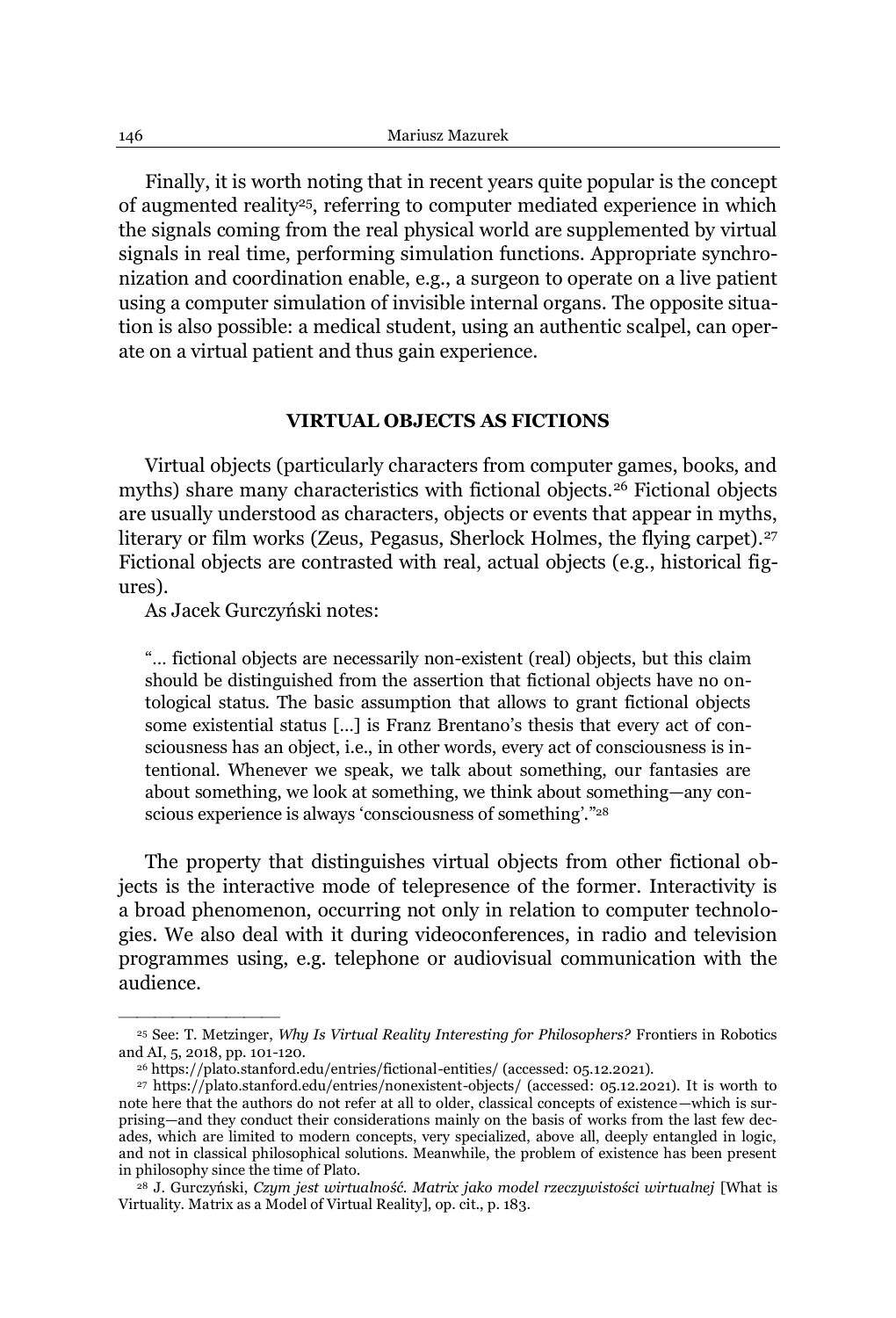Piotr Sitarski describes it in a similar way, claiming that the most important distinctive feature is the interactive way of obtaining the feeling of telepresence, thus emphasizing that such a feeling may be obtained in many ways. This author writes:

³Thus, the specificity of virtual reality is that the impression of being in another world is achieved through the interactivity of the system. The user feels present in the mediatized environment not as a result of sensory illusion or narrativization, but as a result of the possibility of action, analogous to action in the normal world. Virtual reality is based on interaction that immerses the participant in a fictional world."29

Virtual objects, like fictional and real objects, are intersubjectively accessible-they are not private experiences of the entity, such as dreams. Perceived from the outside, they are also characterized by two levels of determination. Consider, for example, computer game characters. They are characterized by two types of features: internal as elements of the virtual world (game world)—appearance, character traits, skills, gender, etc.—and external, attributed to them from the perspective of reality (outside the game) $$ being an object of the game, being virtual, being created by the creators of the game. According to Gurczyński, this two-level determination can be generalized: "whenever the world s2 is superstructured over (is ontically dependent on) the world s1, then objects from the world s2, perceived from the level of the world s1, will be characterized by a two-level emplacement."<sup>30</sup> Then this characteristic is a common property of fictional and real objects.

The objects of computer games change as they are manipulated by the player (according to the rules set in the program that defines the game rules). A computer game can be compared to a movie (moving pictures). One of the main game attractions is the ability to stop time at any time and speed it up to achieve certain goals faster. Time can flow just like the real one, but it can also be reversed, allowing you to cancel selected events that have already occurred.

However, there is a difference—games, unlike movies, are to a greater extent interactive, i.e. their user constantly participates in their course and has influence on what is happening. The user shapes the game course within the set rules (he can make only such interventions in the action that are designed). The person watching a movie is passive, while the player continually creates the plot of the computer game, because games, unlike movies, are

<sup>&</sup>lt;sup>29</sup> P. Sitarski, *Rozmowa z cyfrowym cieniem. Model komunikacyjny rzeczywistości wirtualnej* [Conversation with Digital Shadow. A Communication Model of Virtual Reality], Rabid, Kraków, 2002, p. 42.

<sup>&</sup>lt;sup>30</sup> J. Gurczyński, *Czym jest wirtualność. Matrix jako model rzeczywistości wirtualnej [What Is* Virtuality. Matrix as a Model of Virtual Reality], op. cit., p. 199.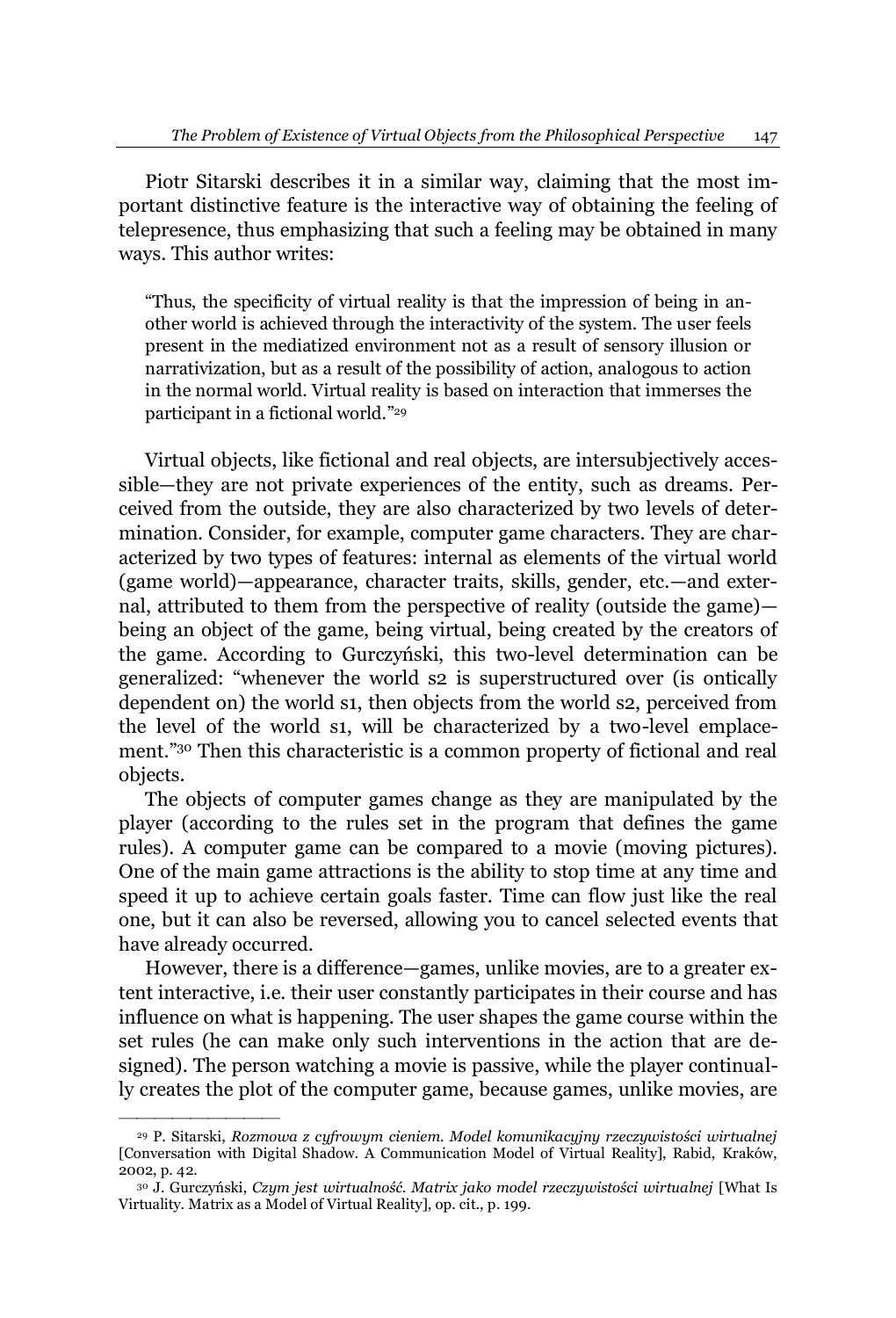interactive, their very essence is the participation of players (their participation in virtual reality), and this causes players to accept the game and virtual reality in general as equally real and of the same ontic type as their everyday lives. It is worth noting here that we come to a certain paradox, as from the point of view of the criterion of interactivity-that what is virtual is sometimes more real than that what is physical.

In the case of movies, the carrier of content (storyline) is film stock, and nowadays it is a camera and an electronic medium (e.g. a computer disk or a telephone disk). The material medium of a computer game, on the other hand, is a computer or other device (telephone). They are the material means of transmission and dissemination of content, film plot, etc.

# **VIRTUAL OBJECTS AS ARTIFACTS**

The identification of the category of virtual objects with the category of artefacts usually means that virtual objects as artefacts belong to the artificial world created by man who is separate from the natural world. Therefore, it should be assumed that they are also separate from nature.31 This position is proposed, among others, by Józef Lubacz and Krzysztof Brzeziński, for whom "virtuality and its objects are artifacts, i.e. intentional creations of people."32 Despite the fact that the ways of creating virtual objects and material artifacts are similar, i.e. man-made, the ontic status of both types of objects seems to be different.

Risto Hipelin states that the artifact is "an object that has been created or produced for a given purpose."33 Etymologically, the word "artifact" comes from Latin words "arte" ("skill," also "art," "technique") and "factum" ("to make"). Artifact is a concept that is increasingly being used in both aesthetics and technology, and is more likely to refer to material objects (e.g., works of art, telephones). Recently, the concept of artifact has been introduced into epistemology; <sup>34</sup> in general, it becomes more fashionable, and its scope successively increases. The *Mirriam-Webster Dictionary* states that an artifact is a characteristic product of human activity. Artifacts may include tools,

<sup>33</sup> https://plato.stanford.edu/archives/sum2018/entries/artifact/ (accessed: 05.12.2021).

<sup>31</sup> M. Krueger, *Artificial Reality II*, Addison-Wesley Publishing Company, Massachusetts 1991; E. Margolis, S. Laurence, *Creations of the Mind. Theories of Artifacts and Their Representation*, Oxford University Press, Oxford-New York 2007; P. Sitarski, *Rozmowa z cyfrowym cieniem. Model*  komunikacyjny rzeczywistości wirtualnej [Conversation with Digital Shadow. A Communication Model of Virtual Reality], op. cit., p. 42; M. Heim, *Virtual Realism*, op. cit., p. 6; idem., *The Metaphysics of Virtual Reality*, op. cit., p. 131.

<sup>&</sup>lt;sup>32</sup> K. Brzeziński, J. Lubacz, *Skad sie biora przedmioty wirtualne* [Virtual Objects and Where They Come From], in: Przedmioty wirtualne [Virtual Objects], P. Stacewicz, B. Skowron (eds.), Virtual Objects, Warsaw University of Technology Publishing House, Warsaw 2019, pp. 11-23.

<sup>&</sup>lt;sup>34</sup> M. Trybulec, *W stronę epistemologii artefaktów poznawczych* [Towards the Epistemology of Cognitive Artifacts], Filozofia i Nauka. Studia filozoficzne i interdyscyplinarne, 9, 2021, pp. 195±223.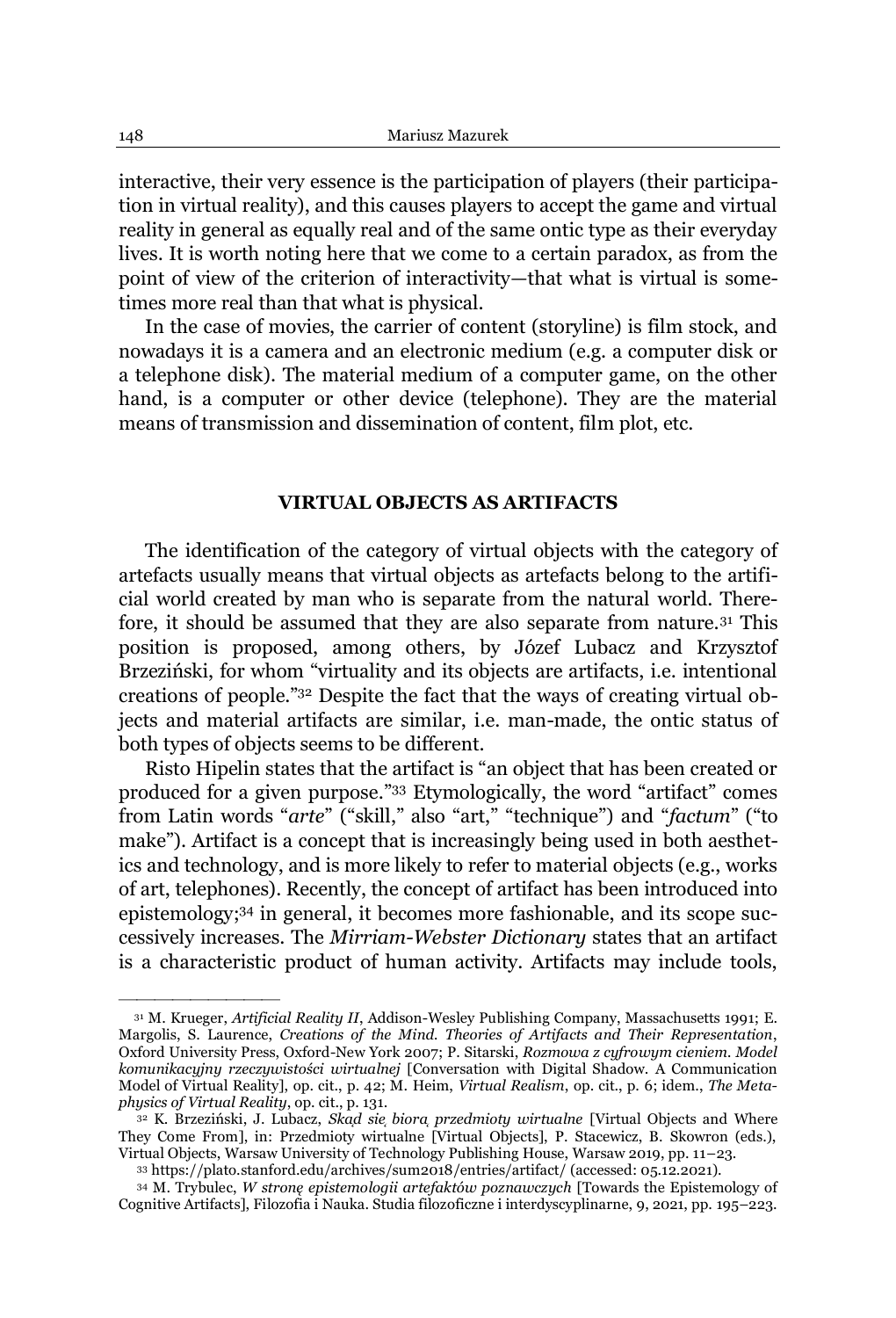works of art, especially archaeological objects.35 Artifacts are also defined as something created by humanity, which does not belong to nature, which is not nature.36

If we accept the standard definition of artifacts as material objects, then identification of virtual objects as artifacts seems to be incorrect (artifacts are material, and virtual objects are immaterial). In the broadest sense of the term "artifact," the class of artifacts is rich and diverse. As a result, including virtual objects in this class does not tell us much, especially if it is not clear whether the artifacts are material or immaterial as well. If manmade immaterial objects are also included in the set of artifacts, then it can be argued that virtual objects are artifacts, and form its special class. However, the mere inclusion of virtual objects in the (extended) set of artifacts is not very informative, because—it does not indicate the specificity of virtual objects that differentiates them from other artifacts, in other words, it does not specify its subtype among the whole kind of artifacts. It would be necessary here to specify the attributes that differentiate them from other artifacts. Otherwise, saying that virtual objects are artifacts (in these extended senses) is to state the obvious, which in fact provides little information about the existence of virtual objects. If, on the other hand, only specific, i.e. man-made, material objects are considered artifacts, then virtual objects are not artifacts at all. Such a classification is erroneous.

Already Aristotle divided and described the difference between what exists naturally and artificial creations created by other causes, noting that:

"By nature' exist animals and their parts, as well as plants and simple bodies, such as earth, fire, air, and water—as these and the like are said to exist 'by nature.' It further appears that all the things mentioned are different from those which are not products of nature. For every object of this kind bears a principle of motion and rest: some due to place, others due to growth and decay, and finally others due to qualitative change. On the contrary, a bed, a robe, and other things of this kind, insofar as they are entitled to such general predicates, and insofar as they are products of craftsmanship, do not reveal any natural tendency to change. However, if by chance they are made of stone or of earth or from a combination of both, then they reveal such a tendency, but only in this respect: indeed, 'nature' is the principle and intrinsic cause of movement and rest in things in which it exists intrinsically and not accidentally."37

Although the contemporary concept of artifact can be understood more broadly than Aristotle proposed (who, of course, did not use this term), his

<sup>35</sup> https://www.dictionary.com/browse/artefact (accessed: 05.12.2021).

<sup>36</sup> https://www.merriam-webster.com/dictionary/artifact (accessed: 05.12.2021).

<sup>37</sup> Arystoteles, *Fizyka* [Physics], Księga II [Book II], K. Leśniak (trans.), Warszawa 2010, pp. 87–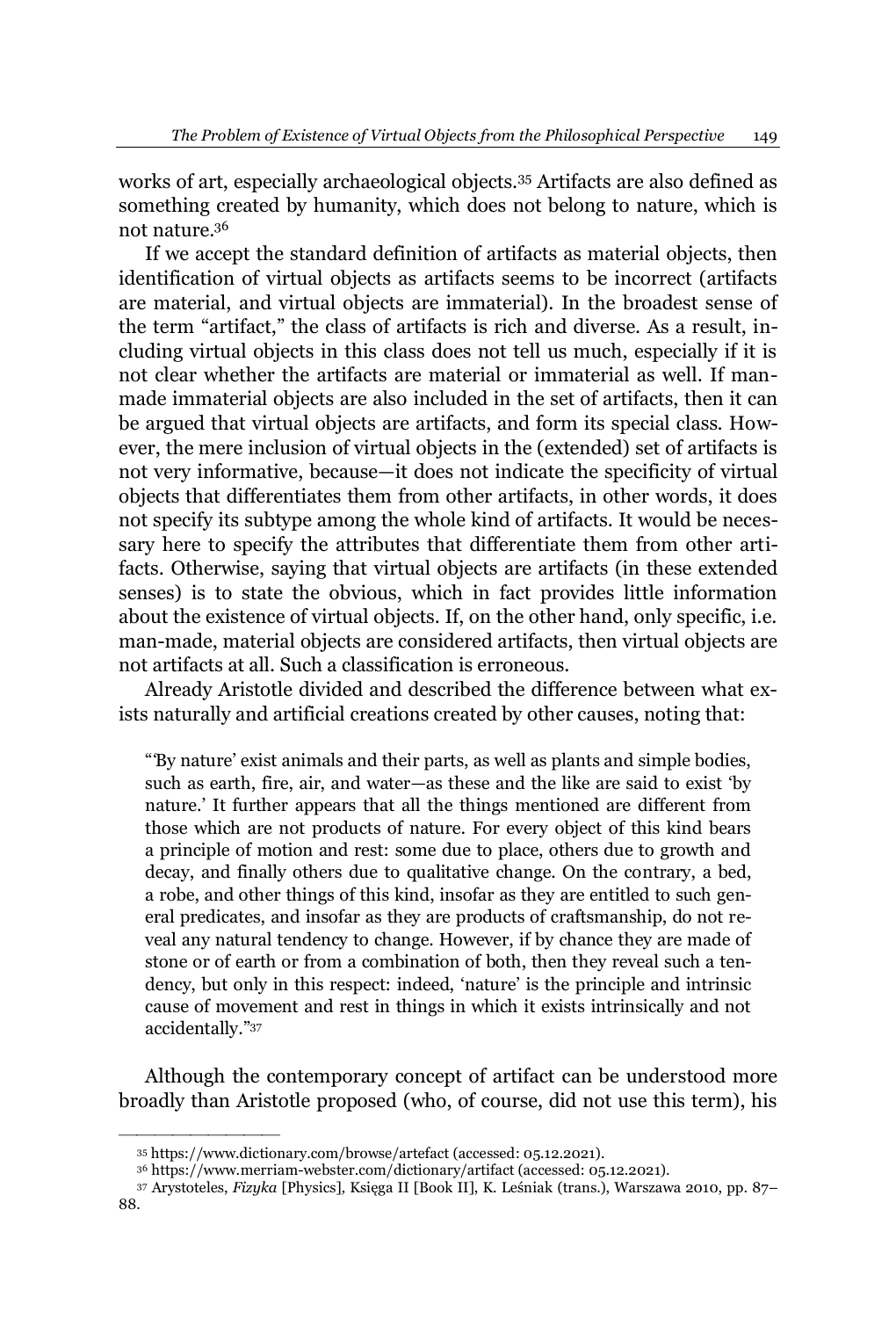observation, pointing to two kinds of material things, has not essentially lost its validity.

Currently, attention is paid mainly to the problem of intention and subject (author) than to the way of existence, although both approaches are related. Risto Hilpinen, referring to the term proposed by Wendell Oswalt, naturefacts, which refers to "things existing by nature," proposes a dichotomy similar to the Aristotelian one, pointing to the existence of artifacts that are the result of human activity. He notes that the creation of something requires an intentional action—with the term "intentional" being understood as a conscious action with a specific purpose.

"Technical artifacts, such as typewriters, hammers, copying machines, or computers, differ from social artifacts-such as laws or money-in that the realization of their function depends fundamentally on physical structure. They also differ from physical or natural objects in that they are produced intentionally and used by human beings to achieve certain goals."38

Artifacts so defined have two essential characteristics: (1) they are material objects the properties of which determine the performance of a function, and (2) they have been produced for certain purposes. Therefore, it can be stated that they have a dual nature. It seems to be a common belief in the literature that artifacts have such a dual nature. <sup>39</sup> On the one hand, they are material, their structure providing the possibility to perform certain functions, while on the other, these functions refer to something immaterial human intentions. It should be noted that this identification of artifacts as both material and intentional objects is problematic. Something that is created intentionally can be both material and immaterial. It is possible to narrow the extensiveness of an artifact to material objects only, as proposed, e.g., by Wendell Oswalt in one of his definitions, according to which an artifact is "an end product resulting from the modification of a physical mass in such a way that it can fulfill a purpose and become useful." Such a general definition that an artifact is "an object created intentionally or for a specific purpose" raises problems. An object that has been created intentionally can be both material and immaterial in nature. From the anthropological research point of view, which was the subject of his interest, it may be adequate, but from a philosophical perspective it seems far too narrow. It is possible to make a general statement that what cannot be defined as a natural kind (understood broadly) is an artefact, thus also an immaterial product.

<sup>38</sup> P. Kroes, A. Meijers, *The Dual Nature of Technical Artefacts*, Studies in History and Philosophy of Science, 37 (1), 2006, p. 1.

<sup>39</sup> L. R. Baker, *On the Twofold Nature of Artefact*, Studies in History and Philosophy of Science, 37, 2006, pp. 132-136; W. Houkes, A. Meijers, *The Ontology of Artefacts: The Hard Problem*, Studies in History and Philosophy of Science, 37(1), 2006, pp. 118-131; P. Kroes, A. Meijers, *The Dual Nature of Technical Artefacts*, op. cit., pp. 1-4.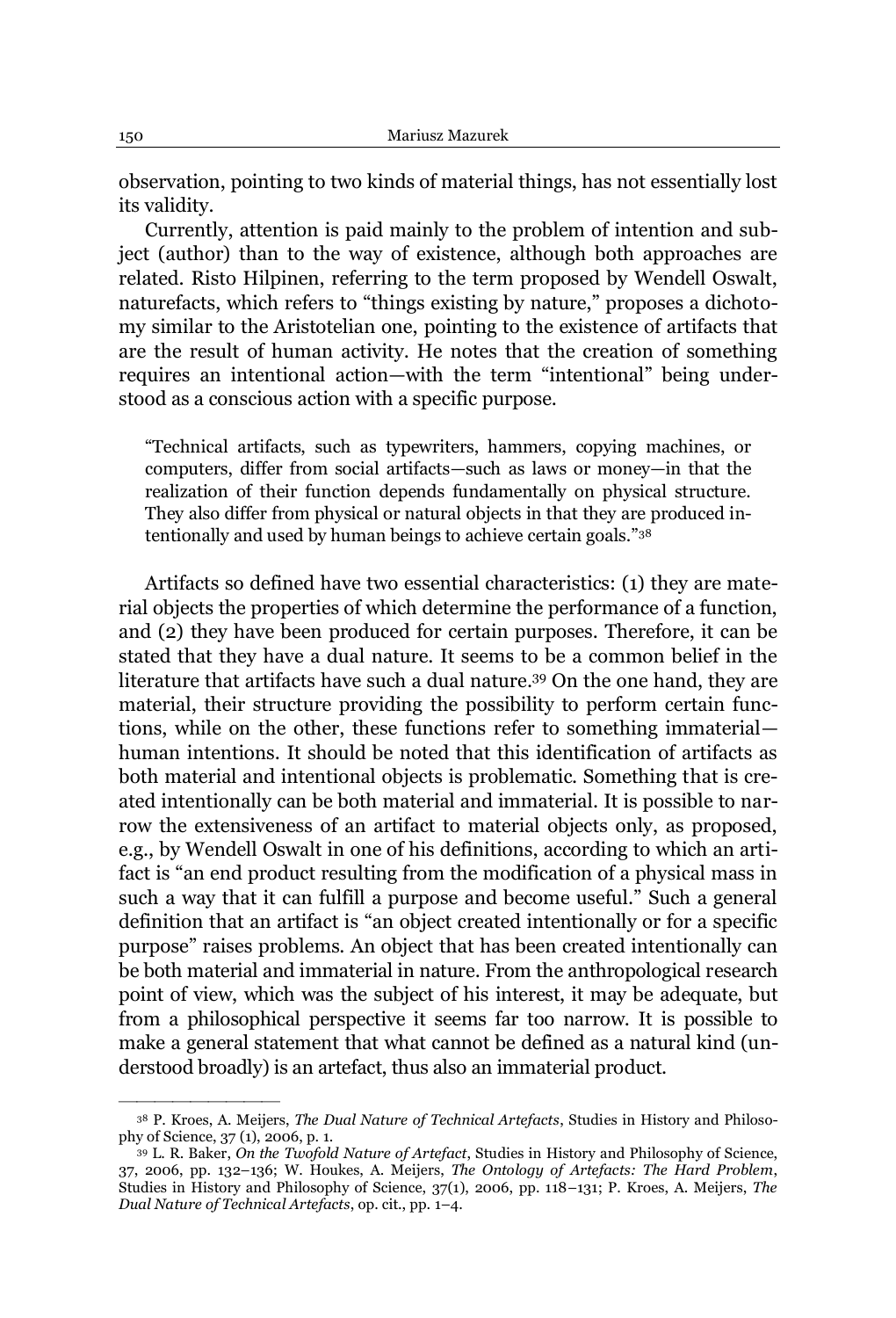Amie Thomasson highlights this point, indicating that the role of human intention in the process of creating artifacts is different from that of creating social and institutional objects. Unlike the latter, the existence of an artifact does not assume any collective intention<sup>40</sup>, but it is necessary that the action (leading to the creation of artifact) be conscious. Although Thomasson does not deny the possibility of the existence of artefact's essence, he points out that in the case of artifactual kinds it is constituted precisely by the intention of their creators, which clearly distinguishes them from natural kinds.<sup>41</sup>

It is also worth noting that in contemporary analytical philosophy, the above problem is also discussed, as by A. Thomasson, in the form of referring to the terms "natural kind" and "social kind." The first of these terms is used in many contexts and its use is controversial. Basically, it refers to classes of naturally existing elements of reality, studied by natural sciences.<sup>42</sup> Artifacts can thus be considered social types in the sense that they are produced by society. It is easy to recognize that such a term is quite close to Aristotle's conception.

However, no universally accepted theory of artifacts has been developed that would combine both of their inherent aspects: material and intentional (functional). The greatest difficulty of existing concepts seems to be definition of the concept of artifact function. After all, on the one hand, if one understands function as possible in material objects, the question arises how this function is related to states of human mind. However, if to assume that function is a certain state of mind, then it exists only in the imagination of designers and users of artifacts. Then it is difficult to explain how it is related to the material substance that makes up a particular artifact. Hence, the notion of an artifact's function is a key concept for its description, linking the material and intentional domains.43

In summary, if it is assumed that artifacts are immaterial man-made objects (like all cultural creations), then the specificity of these objects is not given and the concept of artifice is not a differentiating feature. It is also false to assume that they have an author—they are often nameless creations that have been created by someone-it does not matter that they are human creations (for example, mythical figures do not have an author-they grow out of tradition and culture, were passed down through word of mouth, and then passed on by others—they do not have a specific author, and there are often many creators of an artifact).

In general, it is unacceptable to attribute a material form to virtual objects. It seems that this misidentification of virtual objects as artifacts results

<sup>40</sup> A. Thomasson, *Artifacts and Human Concepts*, in: Creations of the Mind, E. Margolis, S. Laurence (eds.), Oxford 2007, p. 52.

<sup>41</sup> Ibidem, p. 53.

<sup>42</sup> https://plato.stanford.edu/archives/win2016/entries/natural-kinds/ (accessed: 05.12.2021).

<sup>43</sup> P. Kroes, *Technical Artefacts: Creations of Mind and Matter. A Philosophy of Engineering Design*, Springer, Dordrecht 2012.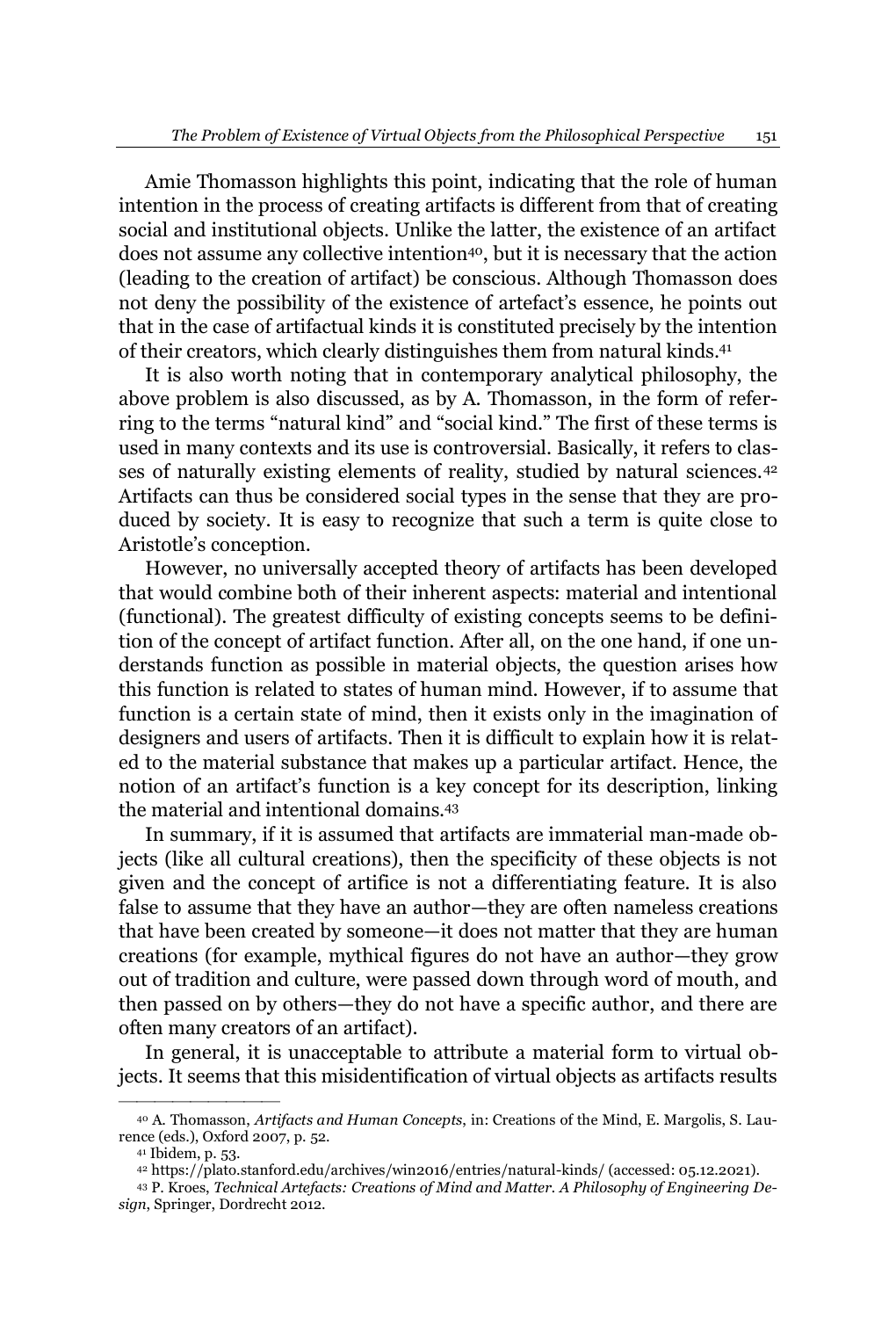from confusing them with images (e.g., on computer screens), depictions in the material world.

"The [virtual  $-MM$ ] object is one of the elements of produced implementation. It can be passed on for further use in a permanent tangible form (an image in a frame), or in a form hidden in the construction of other elements of the implementation, and physically appear when these elements are used (an image on a computer screen, which first had to be turned on and run the appropriate program on it)."44

The quotation is a statement in favor of material existence of virtual objects. However, it is worth noting that the sense of this statement is not unambiguous. It can be interpreted as a statement in favor of permanent material existence of virtual objects (it has a permanent tangible form, the authors write) or conditional material existence (it becomes physical when it appears on the computer screen at the moment when we turn on the computer and run an appropriate program). Whereas when, it may be added, the computer is switched off, the virtual object loses its material modus of existence, but it is not known whether it passes into another way of existence. As can be seen, the declaration concerning material existence of virtual objects leads to difficulties, which-not difficult to show-are growing in the course of their further consideration.

# **VIRTUAL OBJECTS AUTONOMIZED (OBJECTIFIED) PRODUCTS OF CONSCIOUSNESS**

The standpoint on the existence of virtual objects that I propose has some convergence points with the views already presented in the subject literature, but I add important aspects to them. Signally, I consider the genesis of virtual objects in human individual consciousness, and their final, ready-made form emerging in the process of objectification of relevant consciousness states. This objectification is accompanied by the autonomization of virtual objects—they cease to be the private property of the individual human subject, who is the creator of the virtual object.

The ontic status of virtual objects is similar to the status of immaterial ideas that appear in the mind of the subject who produces them. It can be stated that an idea, which is an element of knowledge or its immaterial subject, represents an object that does not exist at the moment of its creation, but is an object, an entity, a potential or pure form in the sense already formed by the Greek philosophers.

The virtual object is created by the subject and in the first phase of creation process it is a subjective invention of the subject, a private object of his

<sup>44</sup> K. Brzeziński, J. Lubacz, *Skad sie biora przedmioty wirtualne* [Virtual Objects and Where They Come From], op. cit., pp.  $19-20$ .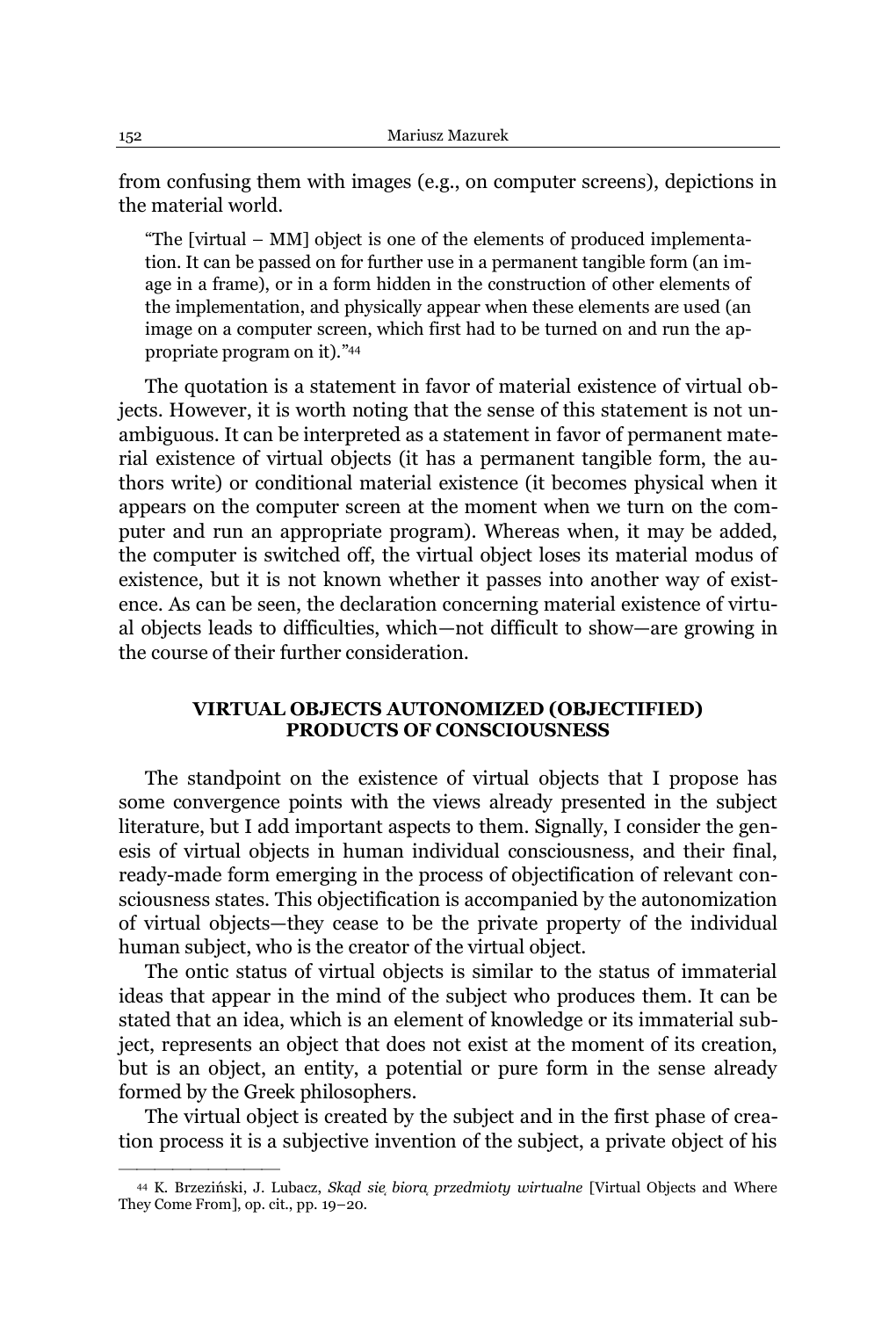consciousness, inaccessible to anyone except the creator, i.e. existing only in the private immanent sphere-as transcendental philosophers would say. Then there is an objectification process of this invention and, at the same time, its autonomization. This phase is based on the communication of the subjective creation to other subjects. In this communication, the desubjectivization of the virtual object takes place. In the course of intersubjective communication it penetrates into the consciousness of other subjects and thus loses its character of an exclusively private object, belonging only to the consciousness of its creator. It becomes the property of other subjects, participants in the communication process, penetrating into their consciousness, and finally a common, collective property. After dissemination and desubjectivation (i.e. after the information about the virtual object has been communicated to other subjects) the object of individual consciousness of the subject-creator becomes independent of the creator in a sense that its consciousness is irrelevant to the way it functions and exists. The virtual object exists and functions in an objective cultural reality. It becomes, in a way, a common property of many subjects, eventually also a public property, an object of collective consciousness or, in other terms, an object of the third world—if we use here the notion from Karl R. Popper's conception of three worlds.

When the creator of a virtual object makes the content of the virtual object accessible to other users through communication and dissemination, the object becomes objectified. Inspired by Popper's concept of three worlds cited above, it can be assumed that virtual objects, which in the first phase of their creation are private, subjective objects, autonomize and at the same time objectivize when they become available in the processes of communication by means of computers, including the dissemination of computer programs and content transmitted via the Internet and other computer information carriers. Therefore, in conclusion, there are simultaneously occurring and interrelated processes: desubjectivation, objectivization and autonomization. In these processes, the virtual object is finally formed from the private ideas of individual subjects.

Virtual objects are located in an intangible, objective, man-made world. It can be called the world of cultural objects (in the broad sense of the term "culture"). They affect human consciousness, and thus—by initiating human activity in the material sphere—the physical world. For example, virtual house designs are the basis for building real houses. Virtual objects in computer games influence the users of these games by, among others, increasing their imagination, teaching them, and inducing aggressive behavior.

Virtual objects are realizations of ideas appearing in the individual consciousness of their creators. At first they are immaterial objects, sometimes they are materialized (e.g. a house built according to its virtual design), often they remain immaterial (e.g. characters from computer games). Between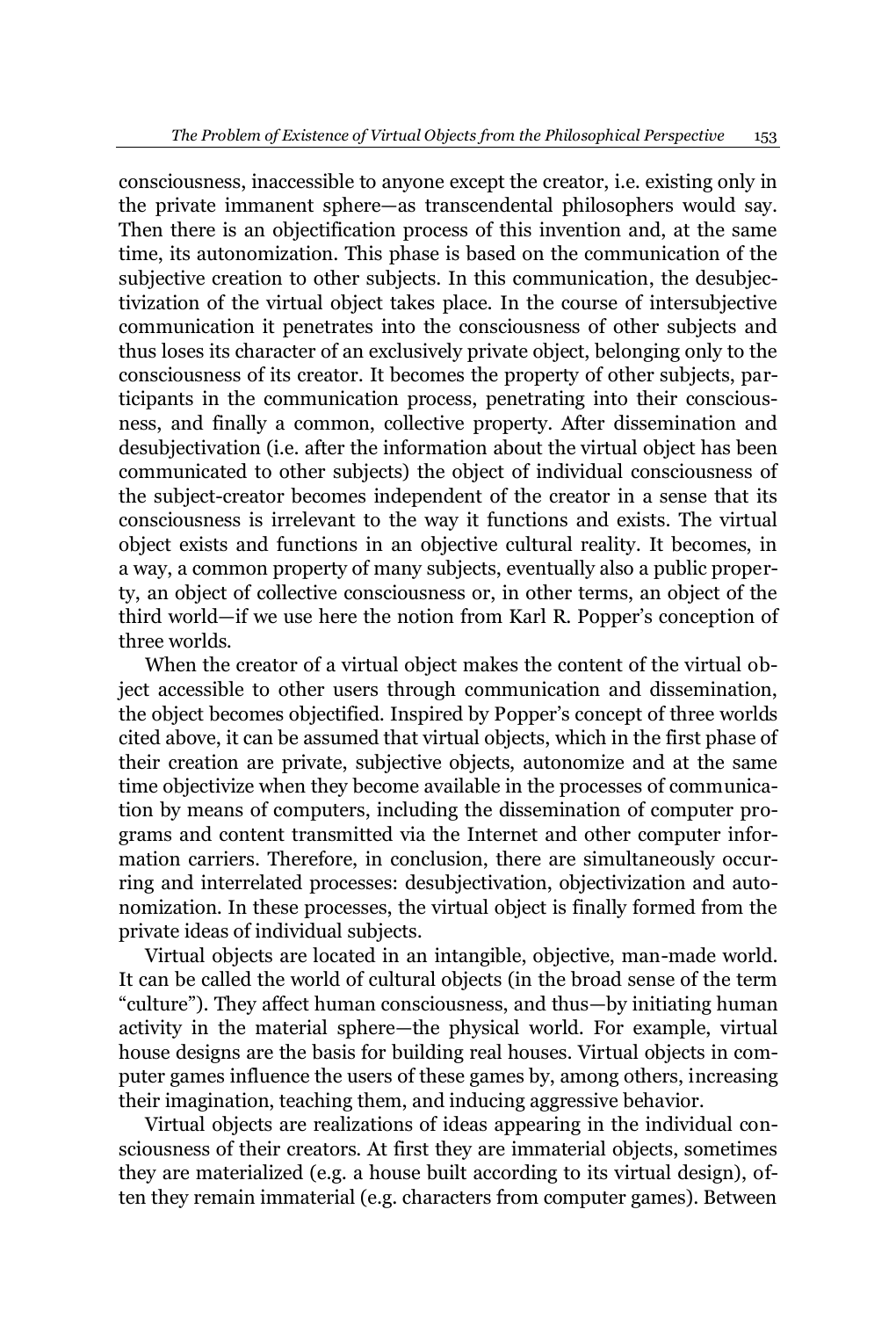the idea and the immaterial object of this idea there is a relation of representation: immaterial (virtual) object represents the idea. However, when the object of this idea is materialized, it can be stated that this material object represents the idea and at the same time represents its virtual project. Taking this together, it can be seen that there are several mutually different relations of representation: between the idea and the (intentional) virtual object corresponding to this idea, between the virtual object and its material realization, between such realization and the idea.

In this case, representation is a relation between the idea and the corresponding object or, most often, the whole set of objects—both existing and not yet created, but only possible, in the sense that they are designed, i.e. have an idea or model. The set of objects representing a given idea (represented) should include both created objects and potential objects. Therefore the set of objects representing an idea is ontologically complex. It includes objects of two modes of existence: the objects existing at present in virtual reality and the objects existing potentially, which are to be created in the future. This set changes in time, i.e. it is temporal, unstable, changeable, expanding. In other words, objects representing a given idea constitute an open set. It includes realized objects, produced in immaterial form equivalents of the idea, and possible objects, not yet created. The complication is that the represented objects, or ideas, exist in the immaterial world, while the objects representing them exist in material reality and in potential reality.

Certain aspects of the view presented above, i.e. those which proclaim that the virtual world is the work of a man (and not of the computer) as well as the position that it is the human subject who creates virtual objects, can be found in the literature in Elisabeth Reid's views:

³Virtual worlds do not exist in the technology used to represent them or solely in the mind of the user, but in the relationship between internal mental constructs and technically produced representations of those constructs. The illusion of reality lies not in the apparatus, but in the users' desire to treat the products of their imagination as if they were real."45

This is also pointed out by Tadeusz Miczka, who states: "virtual reality is, after all, an artificial creation that exists intentionally because a person wants to endow it with existence,"46 as well as Anna Latawiec, who claims:

³By virtual world I mean the image of reality created or discovered by man on the way of intellectual or technical simulation. The world understood in this way is a creation of man. It has its source in widely understood reality. By re-

<sup>45</sup> E. Reid, *Cultural Formations in Text²Based Virtual Realities*, PhD Thesis, University of Melbourne, Melbourne 1994, pp. 6-7.

<sup>46</sup> T. Miczka, Czysta iluzja i testowanie realności: dwie rzeczywistości wirtualne – dwa uczestnictwa [Pure Illusion and Testing Reality: Two Virtual Realities-Two Participations], in: Człowiek a światy wirtualne [The Human Being and Virtual Worlds Worlds], A. Kiepas, M. Sułkowska, M. Wołek (eds.), Wydawnictwo Uniwersytetu Śląskiego, Katowice 2009, p. 19.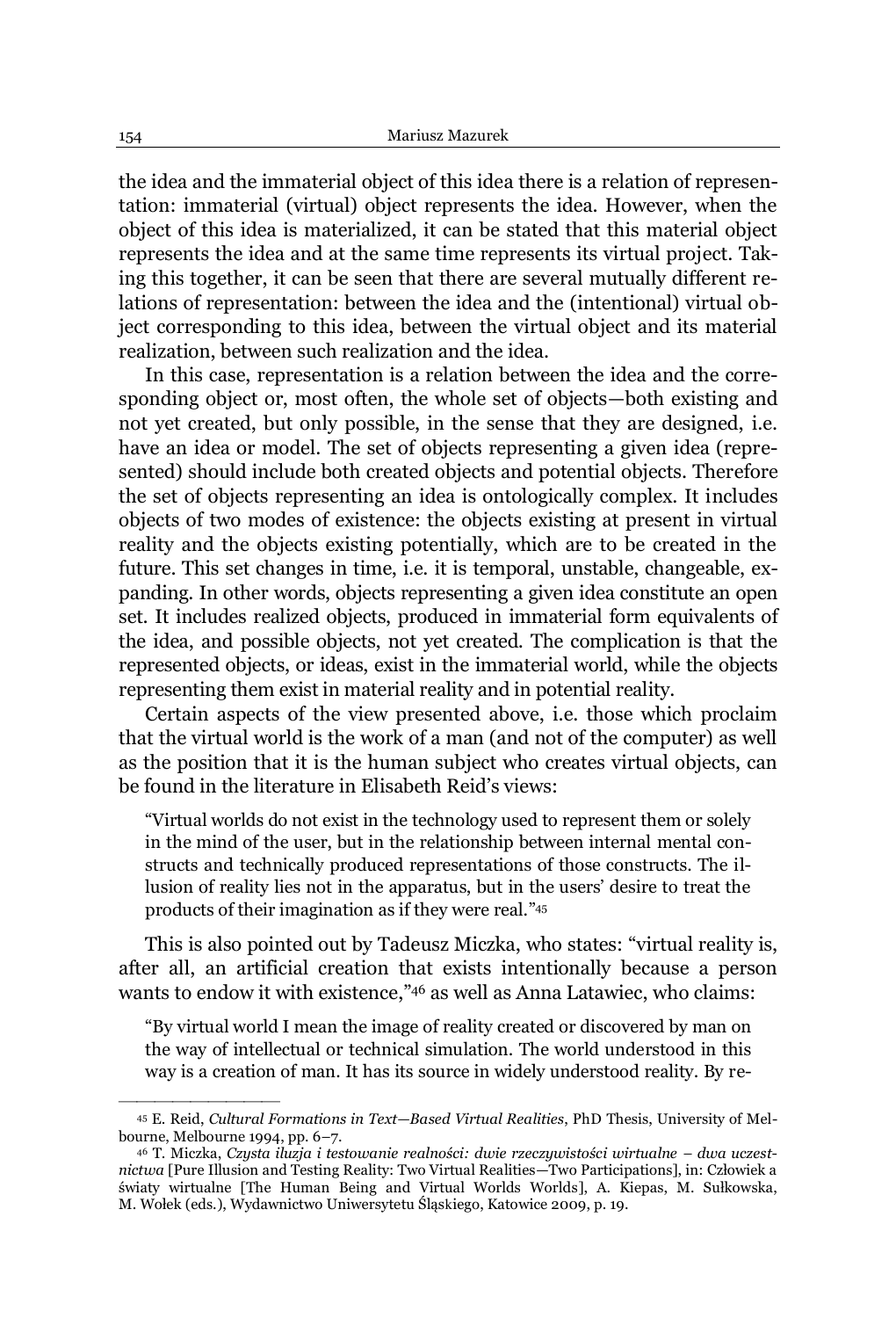ality I mean both the empirical reality, which is accessible only to a limited extent to the observer, and 'reality itself,' i.e. existing beyond the observer's reach."47

However, in the aforementioned positions of Elizabeth Reid and Anna Latawiec, there is no explanation of how objects become public and in what reality they are located. I believe that some modification of Popper's conception of the third world and the hypothesis of how the process of transition from a private creation to an objectively existing object occurs is a necessary part of the image regarding the existence of virtual objects.

In conclusion, virtual objects are immaterial objects, which in the phase of their creation are private objects of individual consciousness of their creator, and finally—after their desubjectivation, objectivization and thus autonomization (from their creator) are objectively existing objects in immaterial cultural reality. Sometimes the way of existence of virtual objects is confused with the criterion of their existence. At the same time, some philosophers claim that there is no possibility to inquire what existence is (i.e., in fact, what is its modus), as it is an ontological mystery. This is, as it seems, an escape from the problem, and there are, after all, useful inspirations for it in the philosophy of various schools, since antiquity. It is possible to discuss only the criteria of existence, namely, the methodological or epistemic principles by means of which we affirm that something exists—thus not getting into the question of what this existence is and what it consists of. Ancient, medieval, and modern philosophy have developed various deep and elaborate classifications of existence modes.48 This problem cannot be considered within the framework of a materialist ontology, which postulates the reduction of everything that exists to material objects.49

#### **REFERENCES**

Arystoteles, *Fizyka* [Physics], Księga II [Book II], K. Leśniak (trans.), Warszawa 2010, pp. 87– 88.

D. Chalmers, *The Virtual and the Real*, Disputatio, 9 (46), 2017, pp. 309-352.

L. R. Baker, *On the Twofold Nature of Artefact*, Studies in History and Philosophy of Science, 37, 2006, pp. 132-136.

K. Brzeziński, J. Lubacz, *Skad sie biora przedmioty wirtualne* [Virtual Objects and Where They Come From], in: Przedmioty wirtualne [Virtual Objects], P. Stacewicz, B. Skowron (eds.), Warsaw University of Technology Publishing House, Warsaw 2019, pp. 11±23.

<sup>&</sup>lt;sup>47</sup> A. Latawiec, *Rola symulacji w kreowaniu świata wirtualnego* [The Role of Simulation in Creating the Virtual World], op. cit., p. 52.

<sup>&</sup>lt;sup>48</sup> A. Chmielecki, *Sposoby istnienia* [Modes of Existence], Filo-Sofija, 1 (2), 2002, pp. 7-21; W. Krajewski, *O podstawowym – i niepodstawowych sposobach istnienia* [On the Basic and Non-Basic Modes of Existence], Filozofia Nauki, 10 (1), 2002, pp. 67-82.

<sup>49</sup> The reductionist current dominates American philosophy of mind, which sets the tone for research on the problem of mind on a global scale. A similar trend can be observed in the philosophy of computing, in the research on the ontic status of virtual objects: they are either treated as (nonexistent) fictions or attempted to be reduced to material objects—both these trends seem inappropriate.